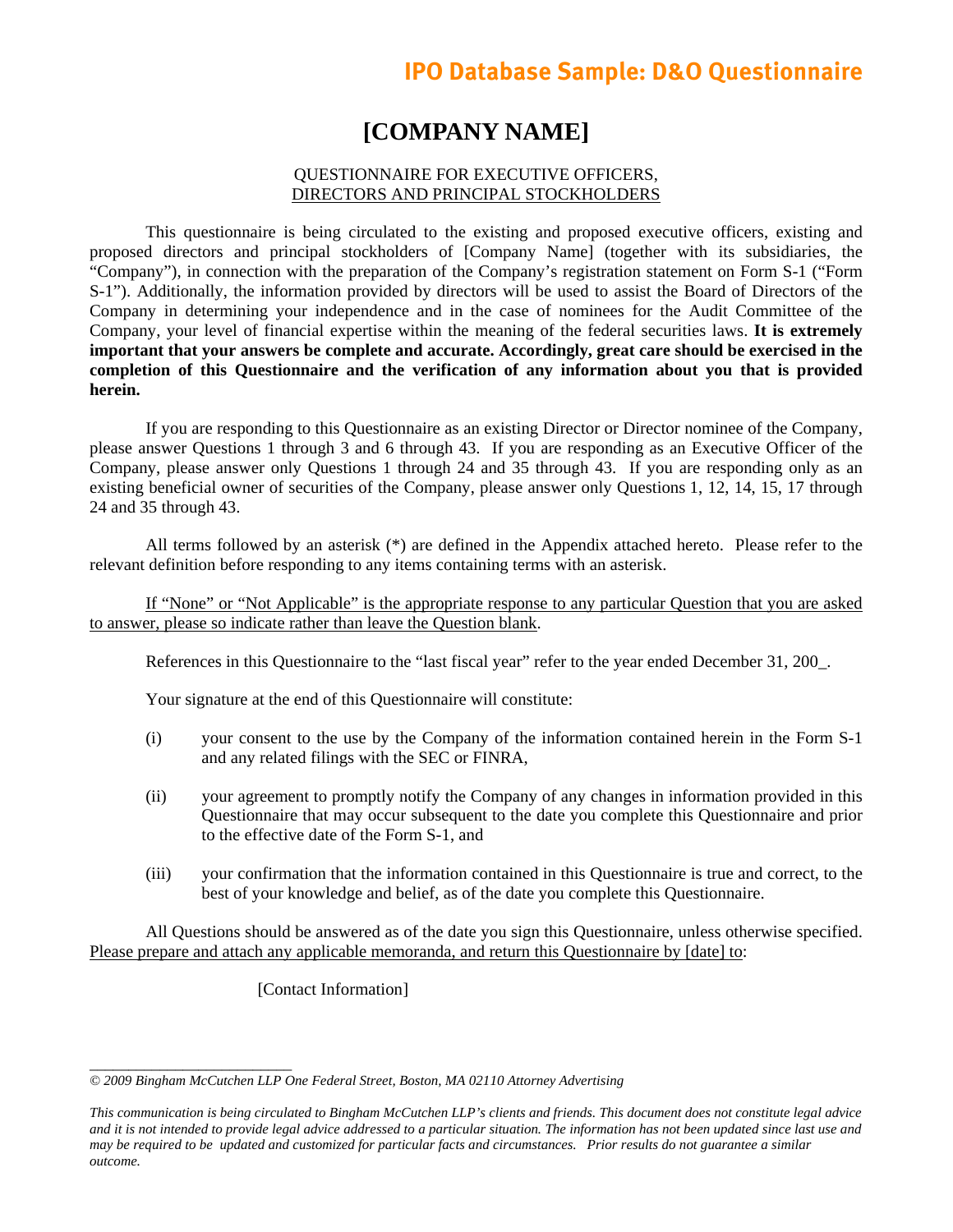## **NAME, ADDRESS & AGE**

- 1. Please state your name and mailing address.
- 2. What is your date of birth?

### **OCCUPATION AND BUSINESS EXPERIENCE**

3. Please indicate below: (a) your present principal occupation, positions, offices or employment and (b) all principal occupations, positions, offices or employment held by you during the last **five** years (including those held with the Company or the Company's affiliates,\* identified as such), giving the starting and ending dates (month/year) of each, including your present term, and the name and (except in the case of the Company or the Company's affiliates\*) principal business of any corporation or other organization in which each was carried on, specifying your exact titles. Please state affiliation or beneficial relationship,\* if any, that to your knowledge, any entity referred to herein has with the Company or any of the Company's affiliates\*.

| Occupation or<br>Employment<br>(please specify title) | Employer<br>(please indicate whether<br>for-profit or nonprofit) | Type of Business | From / To<br>(Month & Year) |
|-------------------------------------------------------|------------------------------------------------------------------|------------------|-----------------------------|
|                                                       |                                                                  |                  |                             |
|                                                       |                                                                  |                  |                             |
|                                                       |                                                                  |                  |                             |
|                                                       |                                                                  |                  |                             |

4. If you are an executive officer\* of the Company, please describe, with respect to all prior occupations or employment listed in response to Question 3, the nature of your responsibilities, including, if applicable, information relating to the size of the operation supervised.

5. If you are an executive officer of the Company, do you have an employment contract with the Company?



<sup>2</sup> 

*<sup>© 2009</sup> Bingham McCutchen LLP One Federal Street, Boston, MA 02110 Attorney Advertising* 

*This communication is being circulated to Bingham McCutchen LLP's clients and friends. This document does not constitute legal advice and it is not intended to provide legal advice addressed to a particular situation. The information has not been updated since last use and may be required to be updated and customized for particular facts and circumstances. Prior results do not guarantee a similar outcome.*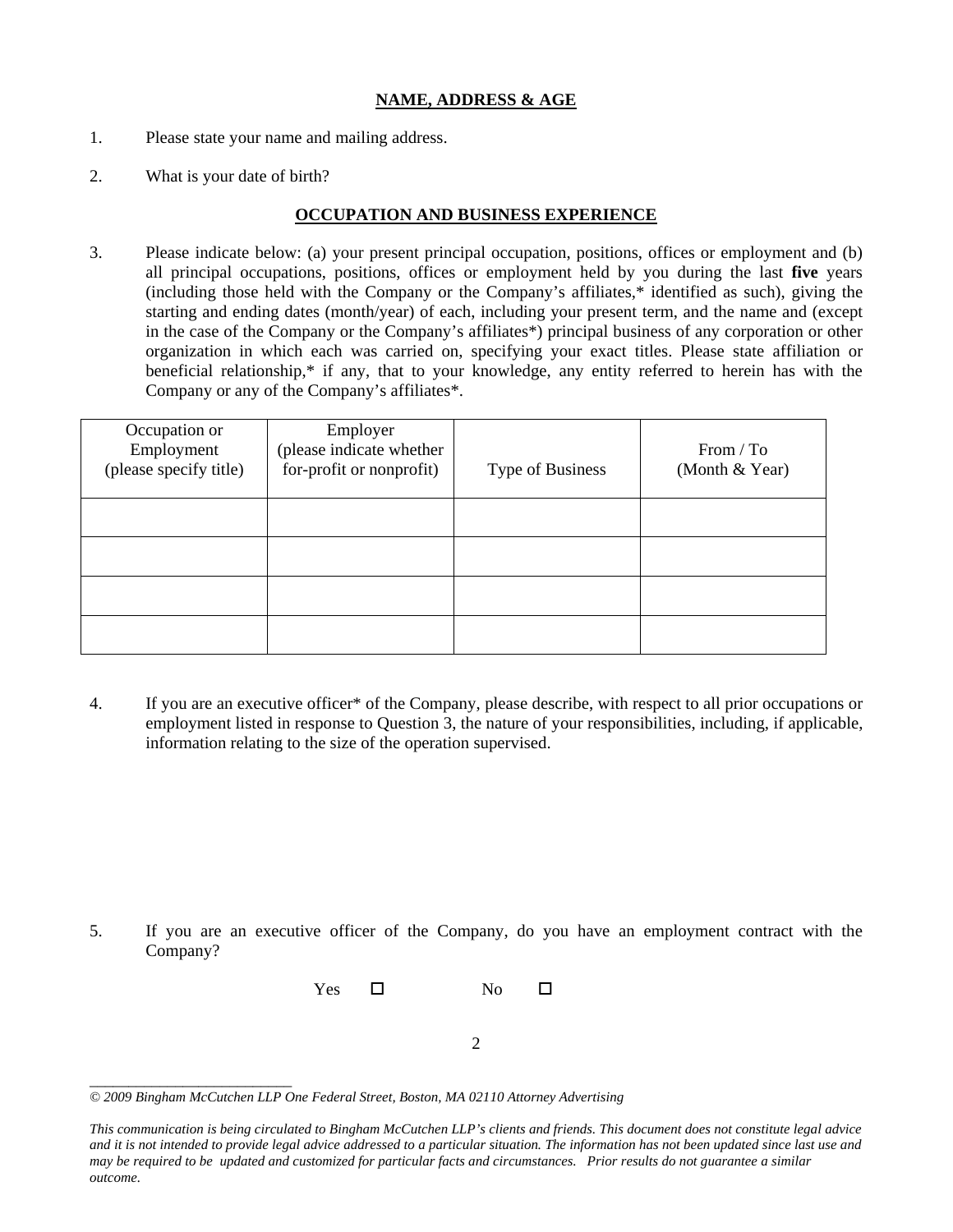If yes, please describe.

*\_\_\_\_\_\_\_\_\_\_\_\_\_\_\_\_\_\_\_\_\_\_\_\_\_\_* 

*This communication is being circulated to Bingham McCutchen LLP's clients and friends. This document does not constitute legal advice and it is not intended to provide legal advice addressed to a particular situation. The information has not been updated since last use and may be required to be updated and customized for particular facts and circumstances. Prior results do not guarantee a similar outcome.* 

*<sup>© 2009</sup> Bingham McCutchen LLP One Federal Street, Boston, MA 02110 Attorney Advertising*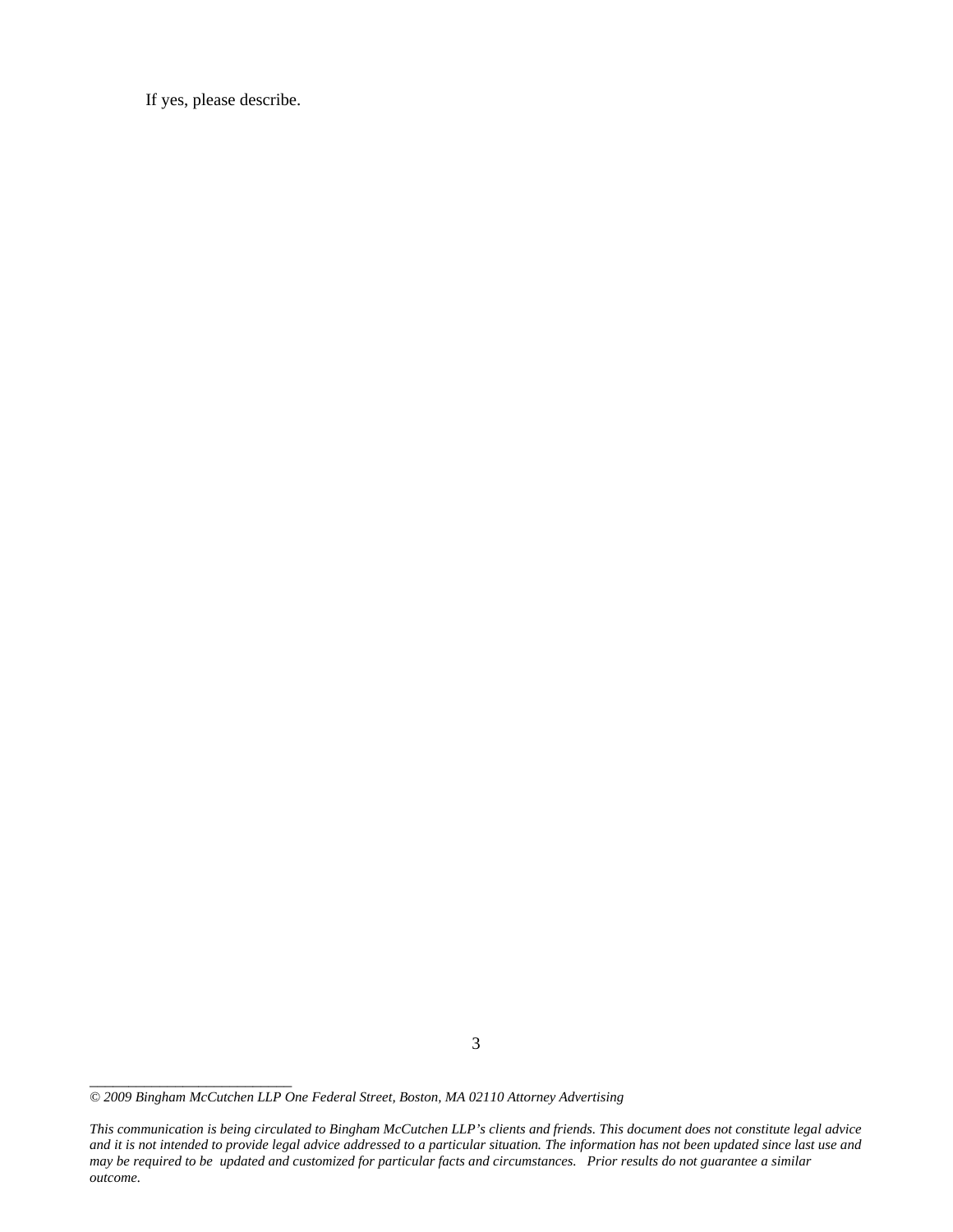6. Do you have an agreement or arrangement with the Company or any of its subsidiaries under which you will receive any payment at, following or in connection with (a) your resignation, retirement or other termination of your employment, (b) a change in control of the Company or (c) a change in your responsibilities following a change in control of the Company?

 $Yes \t\square$  No  $\square$ 

If yes, please describe.

7. Do you have any family relationship\* with any other director, nominee for director, executive officer\* or nominee for executive officer\* of the Company or any of the Company's affiliates\*?

 $Yes \t\square$  No  $\square$ 

If yes, please describe.

## **DIRECTORSHIPS AND COMPENSATION COMMITTEES**

8. (a) Please list below any directorships currently held by you in any companies, including any company the shares of which are publicly traded or any company registered as an investment company under the Investment Company Act of 1940. As to each such company, please also indicate whether you served on any committee (including a compensation committee or a committee performing equivalent functions) at any time during the last fiscal year.

Name of company Committees

(b) Did you at any time during the last fiscal year serve as an executive officer\* of another company?

Yes  $\square$  No  $\square$ 

2

*\_\_\_\_\_\_\_\_\_\_\_\_\_\_\_\_\_\_\_\_\_\_\_\_\_\_ © 2009 Bingham McCutchen LLP One Federal Street, Boston, MA 02110 Attorney Advertising* 

*This communication is being circulated to Bingham McCutchen LLP's clients and friends. This document does not constitute legal advice and it is not intended to provide legal advice addressed to a particular situation. The information has not been updated since last use and may be required to be updated and customized for particular facts and circumstances. Prior results do not guarantee a similar outcome.*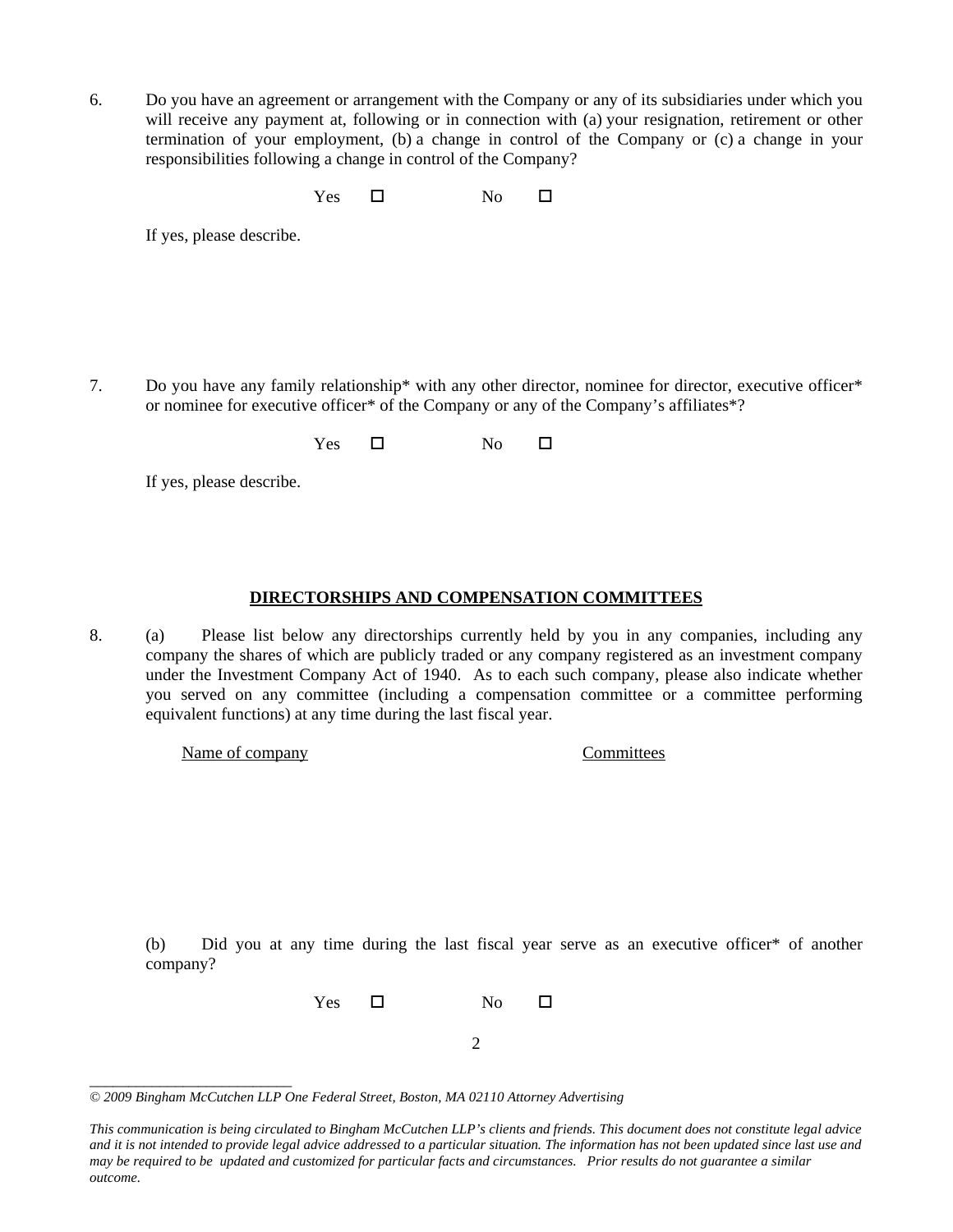If yes, please identify the other company and your position with such other company.

(c) Did you, at any time during the last fiscal year, serve as a member of the compensation committee (or other Board committee performing equivalent functions or, in the absence of any such committee, the entire Board of Directors) of another entity (other than an entity, such as a charity, exempt from taxation under Section  $501(c)(3)$  of the Internal Revenue Code), one of whose executive officers served as a director of the Company and/or on the compensation committee of the Company?

 $Yes \t\square$  No  $\square$ 

If yes, please identify the other company, your position with such other company, and the member of the Company's compensation committee or Board of Directors in question.

(d) Did you, at any time during the last fiscal year, serve as a member of the Board of Directors or general partner of another entity (other than an entity, such as a charity, exempt from taxation under Section  $501(c)(3)$  of the Internal Revenue Code), one of whose executive officers served on the Board of Directors or the compensation committee of the Company?

 $Yes \t\square$  No  $\square$ 

If yes, please identify the other company and the member of the Company's compensation committee or Board of Directors in question.

#### **LEGAL PROCEEDINGS**

For purposes of computing the time periods in Questions 9 through 11, the date of a reportable event for purposes of Questions 9 and 11 is the date on which the final order, judgment or decree was entered, or the date on which any rights of appeal from preliminary orders, judgments, or decrees have lapsed. With respect to bankruptcy petitions as described in Question 10, the date of the event is the date of filing in the case of an uncontested petition, or the date upon which approval of a contested petition became final. The five-year period runs from that date.

9. (a) Have you been convicted in a criminal proceeding within the past five years (excluding traffic violations or other minor violations), or are you a named subject of a criminal proceeding that is presently pending?



*<sup>© 2009</sup> Bingham McCutchen LLP One Federal Street, Boston, MA 02110 Attorney Advertising* 

*This communication is being circulated to Bingham McCutchen LLP's clients and friends. This document does not constitute legal advice and it is not intended to provide legal advice addressed to a particular situation. The information has not been updated since last use and may be required to be updated and customized for particular facts and circumstances. Prior results do not guarantee a similar outcome.*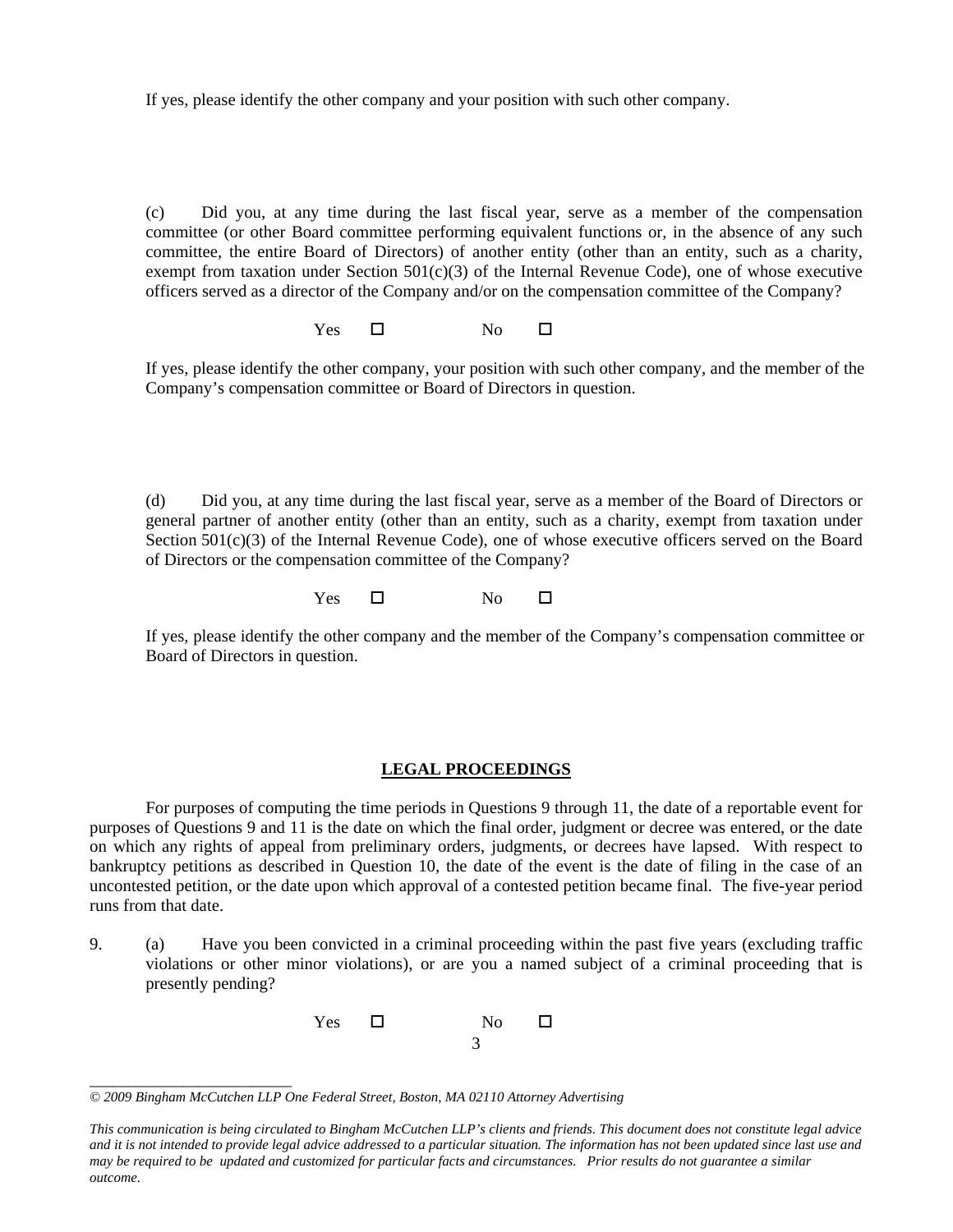If yes, please describe.

*\_\_\_\_\_\_\_\_\_\_\_\_\_\_\_\_\_\_\_\_\_\_\_\_\_\_* 

*This communication is being circulated to Bingham McCutchen LLP's clients and friends. This document does not constitute legal advice and it is not intended to provide legal advice addressed to a particular situation. The information has not been updated since last use and may be required to be updated and customized for particular facts and circumstances. Prior results do not guarantee a similar outcome.* 

*<sup>© 2009</sup> Bingham McCutchen LLP One Federal Street, Boston, MA 02110 Attorney Advertising*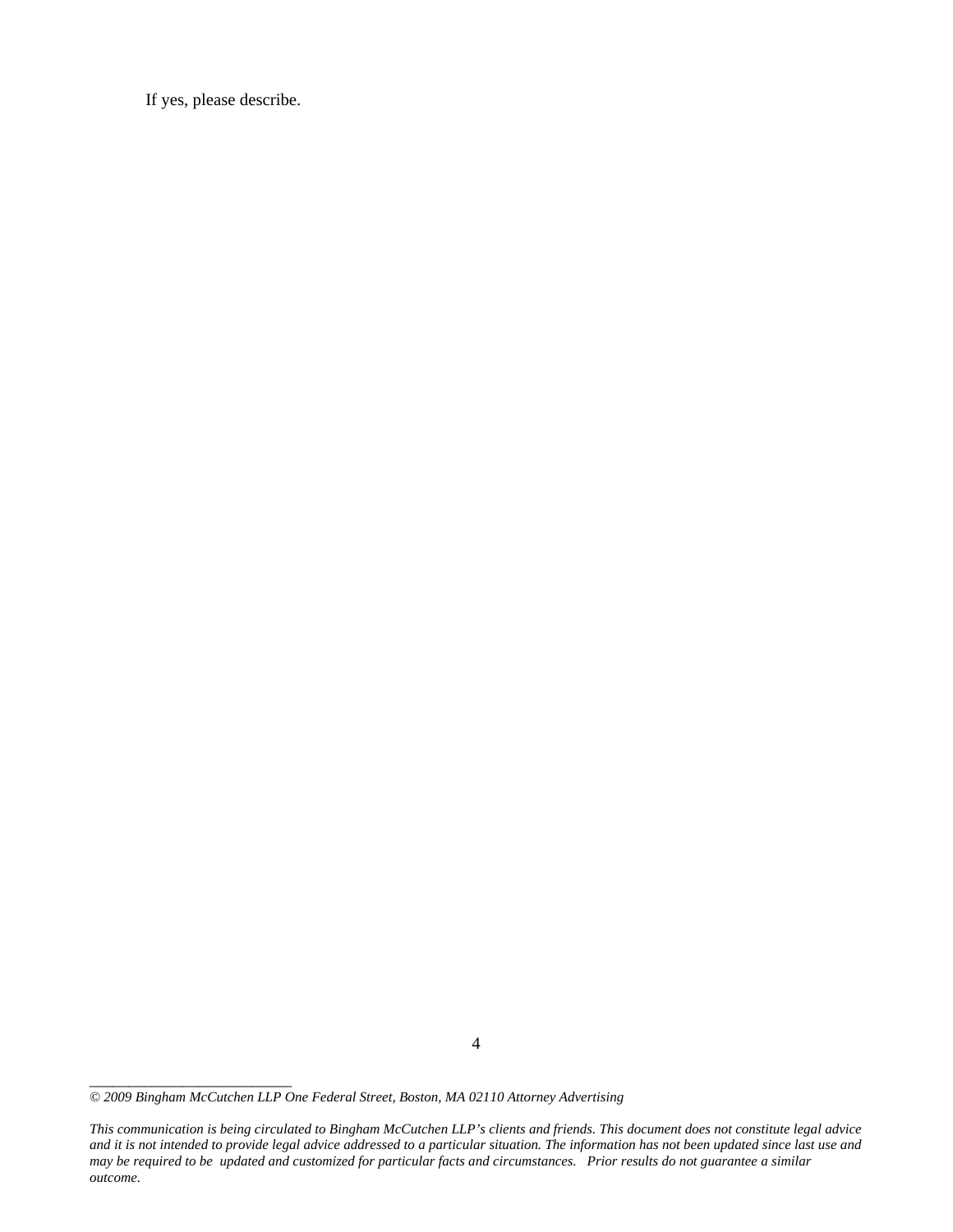(b) Were you convicted of fraud in the past ten years, or are you the named subject of a proceeding that is presently pending, where fraud is one of the alleged claims?

 $Yes \t\square$  No  $\square$ 

If yes, please describe.

10. Has a petition under any federal or state bankruptcy or insolvency law been filed by or against you, or has a receiver, fiscal agent or similar officer been appointed by a court to manage your business or property within the last ten years?

 $Yes \t\square$  No  $\square$ 

*Include in your answer to this question not only actions by or against you personally but also by or against any partnership in which you were a general partner at or within two years before the time of such filing, or any corporation or business trust or association of which you were an executive officer\* at or within two years before the time of such filing.*

If yes, please describe.

11. Within the past five years have you been the subject of any order, judgment or decree, not subsequently reversed, suspended or vacated, permanently or temporarily enjoining you from (or otherwise limiting) the following activities:

(a) Acting as a futures commission merchant, introducing broker, commodity trading adviser, commodity pool operator, floor broker, leveraged transaction merchant, any other person regulated by the Commodity Futures Trading Commission, or an associated person of any of the foregoing, or as an investment adviser, underwriter, broker or dealer in securities, or acting as an affiliated\* person, director, or employee of any investment company, bank, savings and loan association, or insurance company, or engaging in or continuing any conduct or practice in connection with such activity;

- $Yes \t\square$  No  $\square$
- (b) Engaging in any type of business practice;

 $Yes \t\square$  No  $\square$ 

5

*\_\_\_\_\_\_\_\_\_\_\_\_\_\_\_\_\_\_\_\_\_\_\_\_\_\_ © 2009 Bingham McCutchen LLP One Federal Street, Boston, MA 02110 Attorney Advertising* 

*This communication is being circulated to Bingham McCutchen LLP's clients and friends. This document does not constitute legal advice and it is not intended to provide legal advice addressed to a particular situation. The information has not been updated since last use and may be required to be updated and customized for particular facts and circumstances. Prior results do not guarantee a similar outcome.*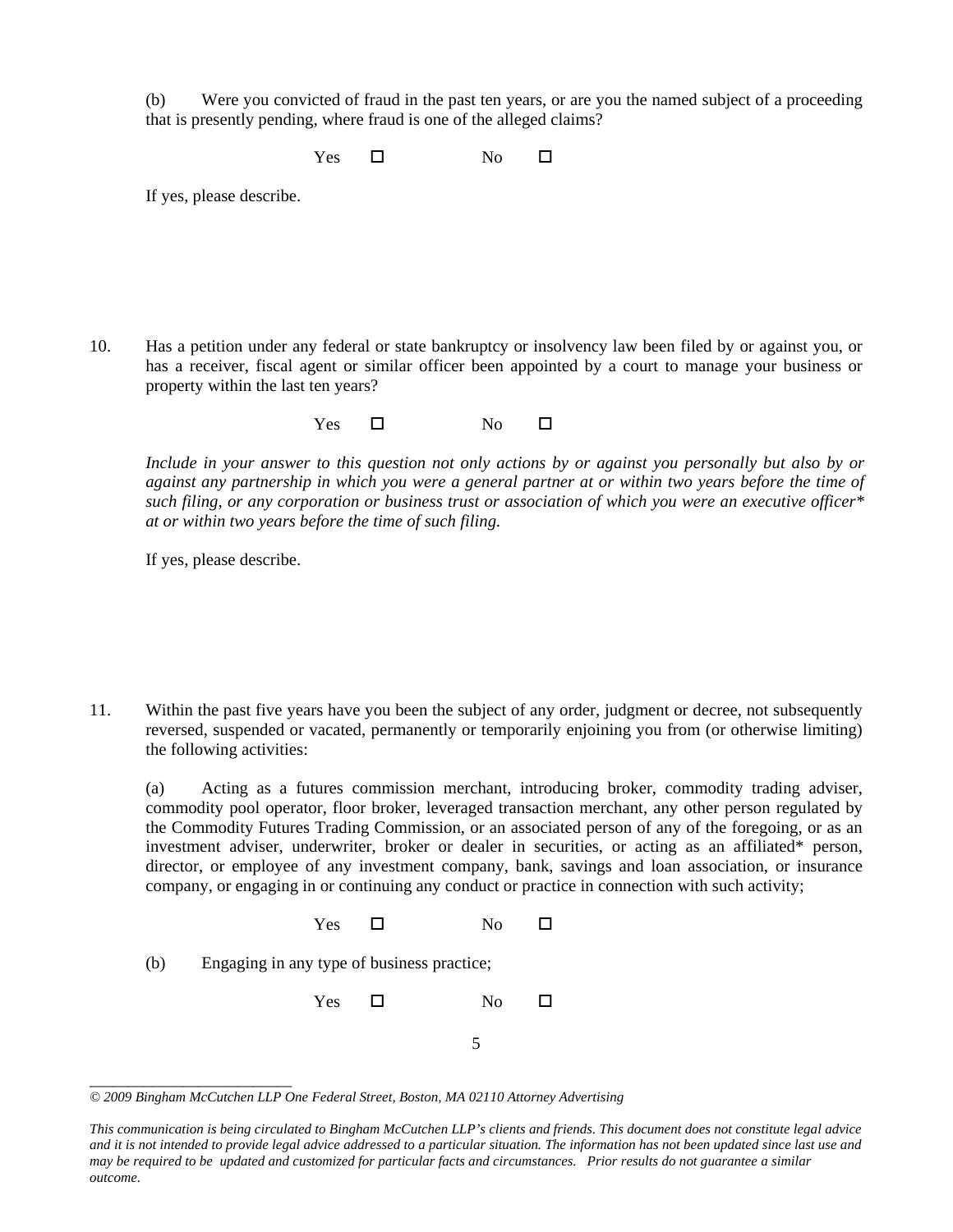(c) Engaging in any activity in connection with the purchase or sale of any security or in connection with any violation of federal or state securities laws or federal commodities laws?

 $Yes \t\square$  No  $\square$ 

*Include in your answers to this Question any court action against you involving your work in any of the activities listed above, in connection with the purchase and sale of any security or commodity, or in connection with any violation of federal or state securities laws or federal commodities laws. Include any action against you by a federal or state authority barring you, suspending you or otherwise limiting you for more than 60 days from the activities listed above or from involvement with others engaged in those activities, unless such an order has been reversed, vacated or suspended. Also include any civil action, or finding by the Securities and Exchange Commission or by the Commodity Futures Trading Commission, in which you were found to have violated any federal or state securities law or federal commodities laws, unless the judgment or finding was subsequently reversed, suspended or vacated.* 

If you respond yes to any of these questions, please attach a memorandum giving details.

12. Are there any legal proceedings to which you or any associate\* of yours, is a party adverse to, or has an interest adverse to, the Company or any of its subsidiaries?

*Include information as to any such proceedings known by you or your associates\* to be contemplated by any governmental authorities.* 

 $Yes \t\square$  No  $\square$ 

If yes, please attach a memorandum describing the disposition of the proceedings and the date of termination. Include the name of the court or agency in which proceedings are or were pending, the date the proceedings were instituted, the principal parties thereto, the factual basis alleged to underlie them, and the relief sought.

## **ARRANGEMENTS FOR THE SELECTION OF DIRECTORS OR EXECUTIVE OFFICERS**

13. Is there any arrangement or understanding between you and any other person or persons (naming such person or persons) pursuant to which you were or are to be selected as a director or executive officer\* of the Company, other than arrangements or understandings with directors or officers of the Company acting solely in their capacities as such?

 $Yes \t\square$  No  $\square$ 

If yes, please describe.

<sup>6</sup> 

*<sup>© 2009</sup> Bingham McCutchen LLP One Federal Street, Boston, MA 02110 Attorney Advertising* 

*This communication is being circulated to Bingham McCutchen LLP's clients and friends. This document does not constitute legal advice and it is not intended to provide legal advice addressed to a particular situation. The information has not been updated since last use and may be required to be updated and customized for particular facts and circumstances. Prior results do not guarantee a similar outcome.*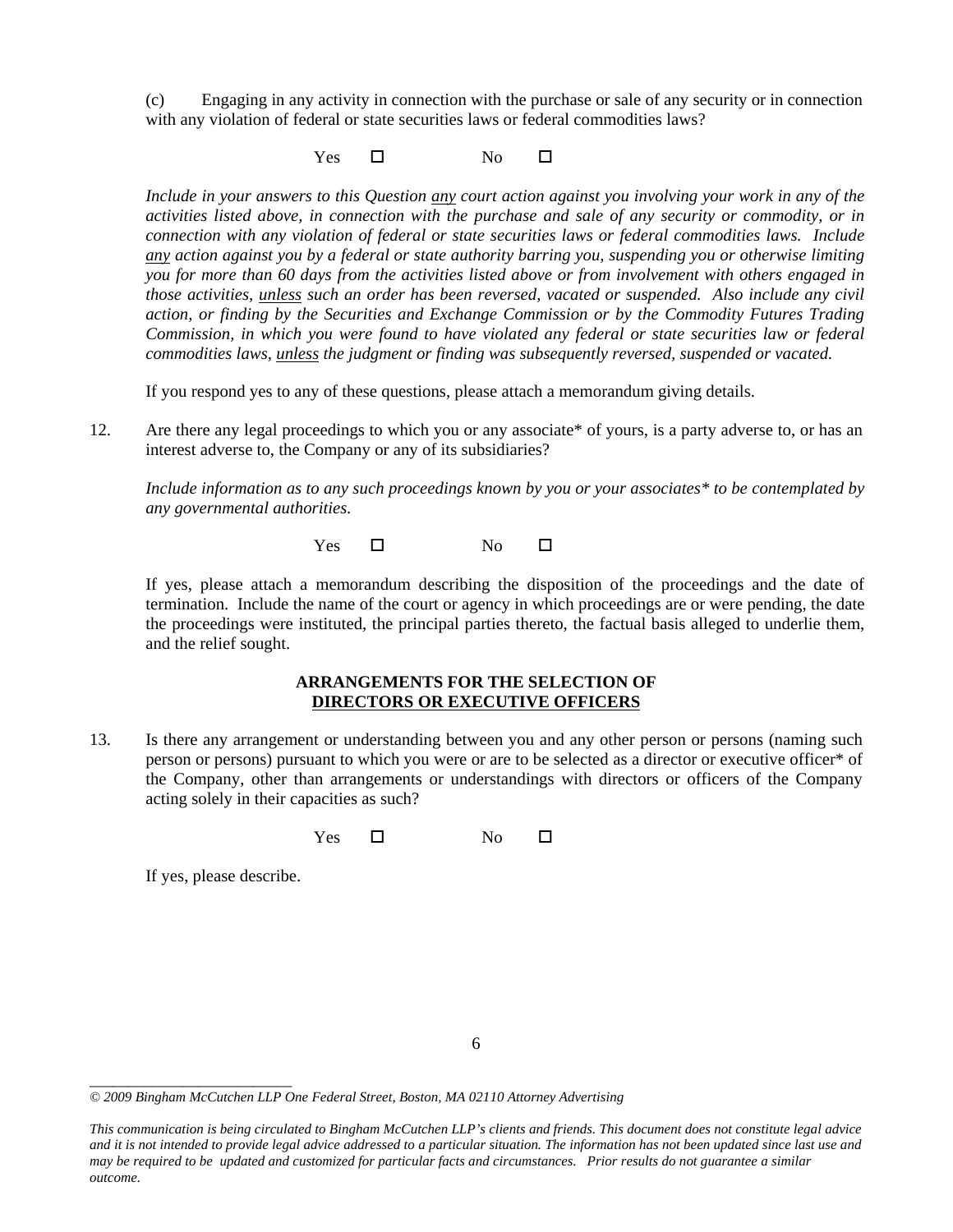14. Do you know of any arrangement or understanding between any director, nominee for director, executive officer\* or nominee for executive officer\* of the Company and any other person or entity (except directors and officers of the Company acting solely in that capacity) for such person's election as a director or selection as an executive officer\*?

 $Yes \t\square$  No  $\square$ 

If yes, please describe.

### **CONTROL ARRANGEMENTS RELATING TO THE COMPANY**

15. (a) Do you know of any arrangement (including any pledge by any person of securities of the Company or any of its members), the operation of which may at a subsequent date result in a change in control of the Company?

| Yes | No |  |
|-----|----|--|
|     |    |  |

If yes, please describe.

(b) Are you party to, or do you know of any voting trust or similar agreement designed to control or direct the stockholders of the Company as to how to vote such interests?

 $Yes \t\square$  No  $\square$ 

If your answer is yes, please briefly describe in a separate memorandum any such arrangement, including (if known) the title and amount of securities subject to such arrangement, the duration of the arrangement, the names and addresses of the voting trustees and their rights and other powers pursuant to the arrangement.

(c) Please state below the names of persons or groups known by you to own beneficially\* more than 5% of the Company's common stock.

(d) Please state the amount of securities of the Company you own on the date you complete this Questionnaire. If none, please so state in each case.

*\_\_\_\_\_\_\_\_\_\_\_\_\_\_\_\_\_\_\_\_\_\_\_\_\_\_ © 2009 Bingham McCutchen LLP One Federal Street, Boston, MA 02110 Attorney Advertising* 

*This communication is being circulated to Bingham McCutchen LLP's clients and friends. This document does not constitute legal advice and it is not intended to provide legal advice addressed to a particular situation. The information has not been updated since last use and may be required to be updated and customized for particular facts and circumstances. Prior results do not guarantee a similar outcome.*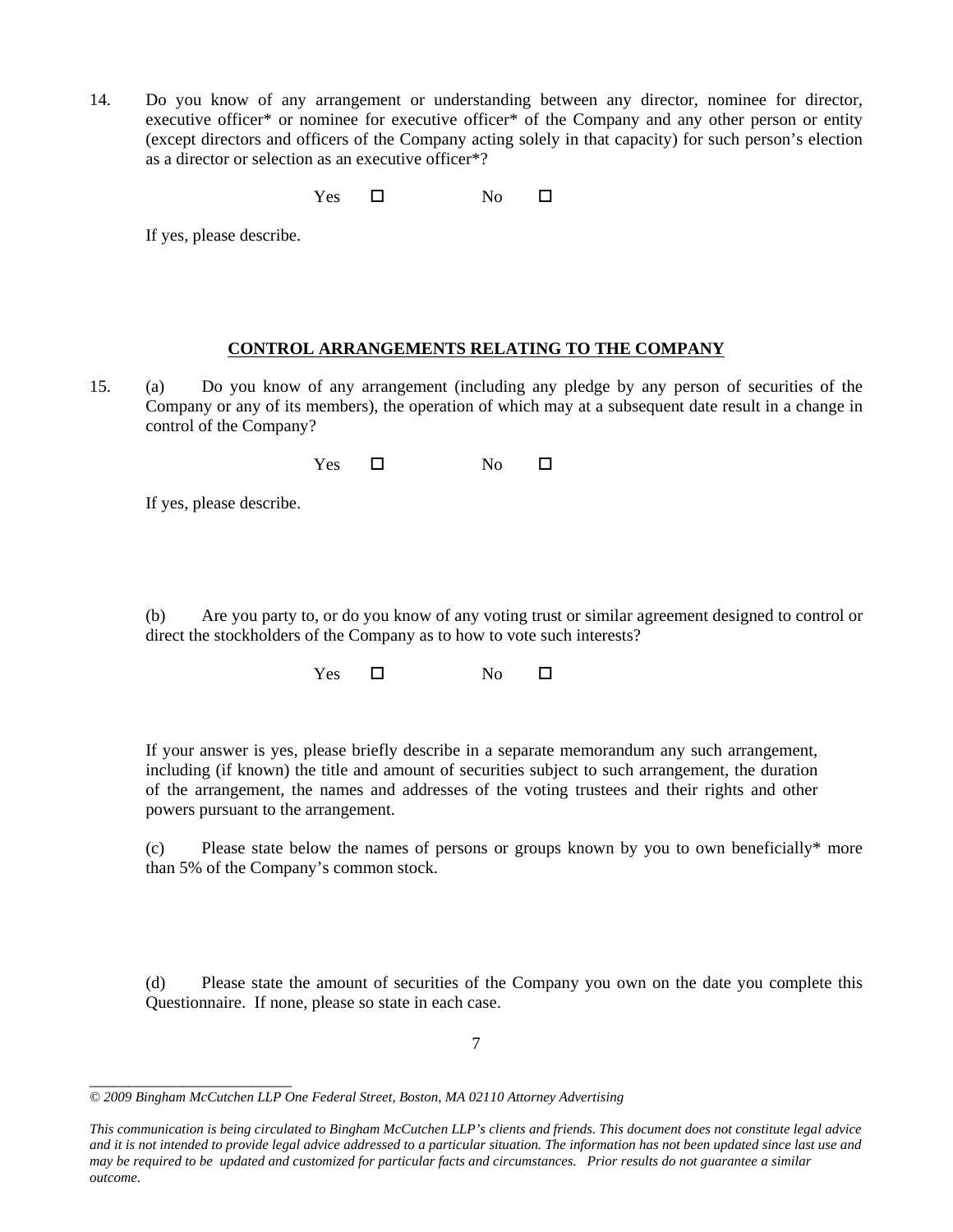|                                                        | <b>Shares of Common</b><br><b>Stock</b> | <b>Options Exercisable</b><br>by November 15,<br>2007 | <b>Other</b> |
|--------------------------------------------------------|-----------------------------------------|-------------------------------------------------------|--------------|
| Shares as to which you have<br>sole voting power       |                                         |                                                       |              |
| Shares as to which you have<br>shared voting power     |                                         |                                                       |              |
| Shares as to which you have<br>sole investment power   |                                         |                                                       |              |
| Shares as to which you have<br>shared investment power |                                         |                                                       |              |

(e) Please state the number of shares owned by members of your immediate family, trusts and other organizations with which you have a relationship, and any other shares of which you may be deemed to be the beneficial owner\*:

| <b>Name of Holder and</b><br><b>Relationship to You</b> | <b>Shares of Common</b><br><b>Stock</b> | <b>Options Exercisable</b><br>by November 15,<br>2007 | <b>Other</b> |
|---------------------------------------------------------|-----------------------------------------|-------------------------------------------------------|--------------|
|                                                         |                                         |                                                       |              |
|                                                         |                                         |                                                       |              |
|                                                         |                                         |                                                       |              |
|                                                         |                                         |                                                       |              |

Of such shares:

|                                                    | <b>Shares of Common</b><br><b>Stock</b> | <b>Options Exercisable</b><br>by November 15,<br>2007 | <b>Other</b> |
|----------------------------------------------------|-----------------------------------------|-------------------------------------------------------|--------------|
| Shares as to which you have<br>sole voting power   |                                         |                                                       |              |
| Shares as to which you have<br>shared voting power |                                         |                                                       |              |

8

*\_\_\_\_\_\_\_\_\_\_\_\_\_\_\_\_\_\_\_\_\_\_\_\_\_\_ © 2009 Bingham McCutchen LLP One Federal Street, Boston, MA 02110 Attorney Advertising* 

*This communication is being circulated to Bingham McCutchen LLP's clients and friends. This document does not constitute legal advice and it is not intended to provide legal advice addressed to a particular situation. The information has not been updated since last use and may be required to be updated and customized for particular facts and circumstances. Prior results do not guarantee a similar outcome.*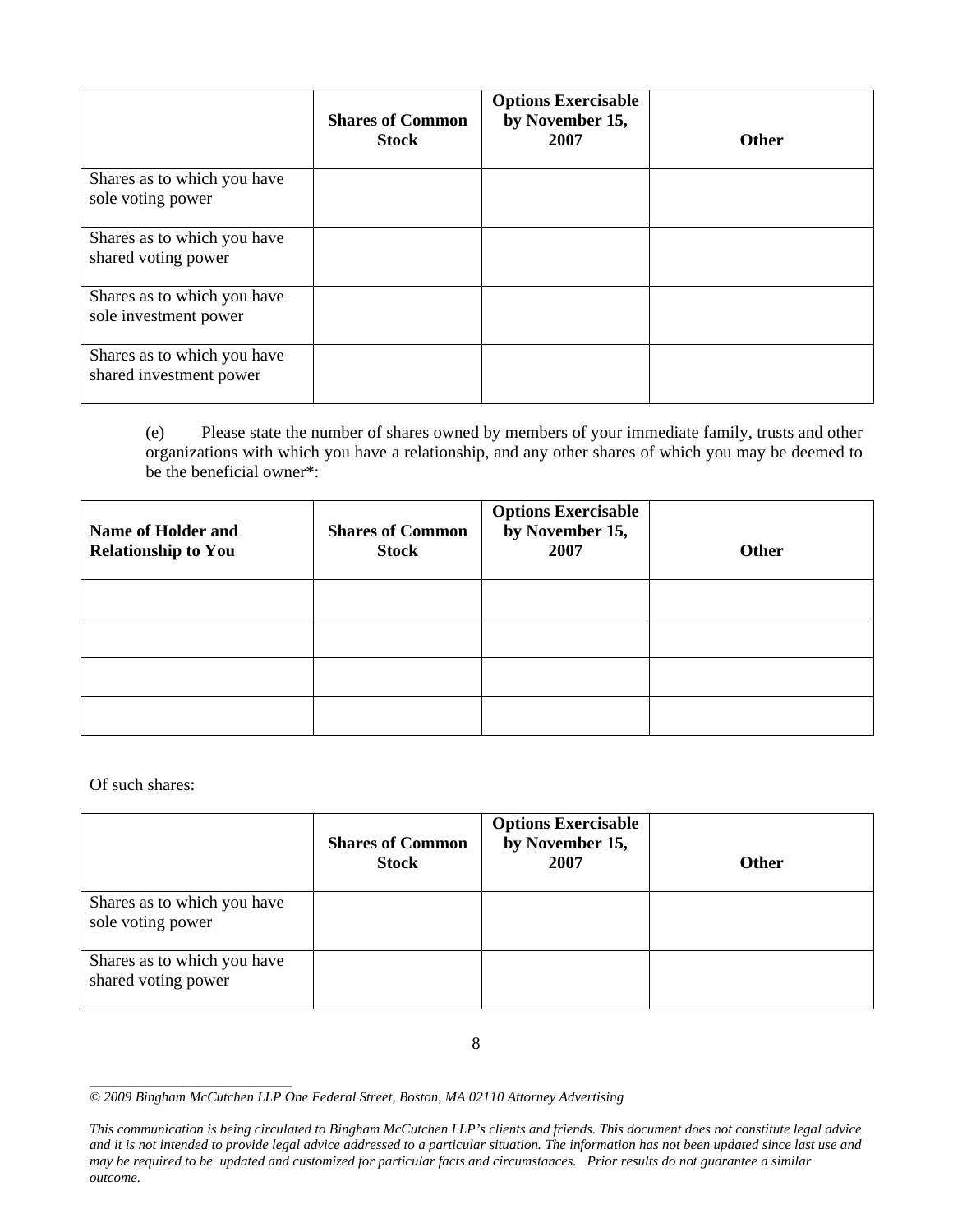|                                                        | <b>Shares of Common</b><br><b>Stock</b> | <b>Options Exercisable</b><br>by November 15,<br>2007 | <b>Other</b> |
|--------------------------------------------------------|-----------------------------------------|-------------------------------------------------------|--------------|
| Shares as to which you have<br>sole investment power   |                                         |                                                       |              |
| Shares as to which you have<br>shared investment power |                                         |                                                       |              |

(f) Do you have any present plans to exercise options or otherwise acquire or dispose of shares of common stock of the Company between the date you complete this Questionnaire and October 30, 2007?

 $Yes \t\square$  No  $\square$ 

If yes, please describe.

*<sup>© 2009</sup> Bingham McCutchen LLP One Federal Street, Boston, MA 02110 Attorney Advertising* 

*This communication is being circulated to Bingham McCutchen LLP's clients and friends. This document does not constitute legal advice and it is not intended to provide legal advice addressed to a particular situation. The information has not been updated since last use and may be required to be updated and customized for particular facts and circumstances. Prior results do not guarantee a similar outcome.*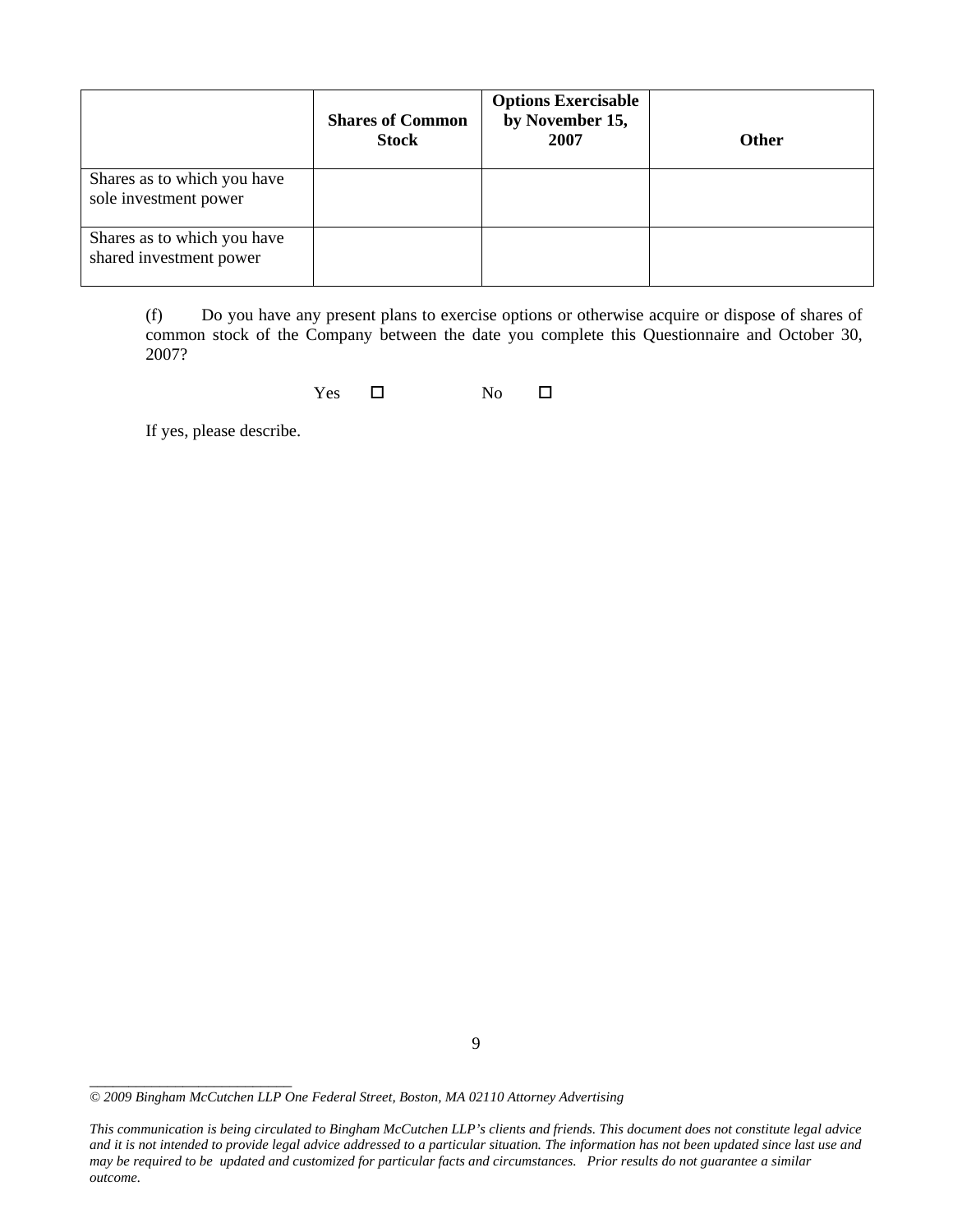(g) Do you wish to disclaim beneficial\* ownership of any of the shares reported in subpart (e) above:

 $Yes \t\square$  No  $\square$ 

If yes, please furnish (i) the name and address of the actual beneficial owner, (ii) your relationship to such person, (iii) the number of shares beneficially owned and (iv) the reason for such disclaimer.

#### **COMPENSATION**

- 16. Please describe the type and amount of all compensation you have received from the Company for services rendered in any capacity to the Company during the last fiscal year.
	- (a) Salaries, deferred compensation, fees (including committee fees and directors fees), commissions or bonuses:
	- (b) Please indicate if you received any of the following benefits from the Company during the last fiscal year.

|                                                               | Yes/No |                                                                                                               | Yes/No |
|---------------------------------------------------------------|--------|---------------------------------------------------------------------------------------------------------------|--------|
| Home repairs and improvements (including<br>security systems) |        | Housing or other living expenses<br>(including mortgage or rent payments or<br>the cost of domestic services) |        |
| Personal use of a Company car or other<br>vehicle             |        | Personal use of a Company plane                                                                               |        |
| Personal use of a Company boat or yacht                       |        | Personal use of a Company furnished<br>apartment, hotel room or vacation<br>accommodations                    |        |
| Personal entertainment and related expenses                   |        | Personal use of Company furnished<br>property                                                                 |        |

*<sup>© 2009</sup> Bingham McCutchen LLP One Federal Street, Boston, MA 02110 Attorney Advertising* 

*This communication is being circulated to Bingham McCutchen LLP's clients and friends. This document does not constitute legal advice and it is not intended to provide legal advice addressed to a particular situation. The information has not been updated since last use and may be required to be updated and customized for particular facts and circumstances. Prior results do not guarantee a similar outcome.*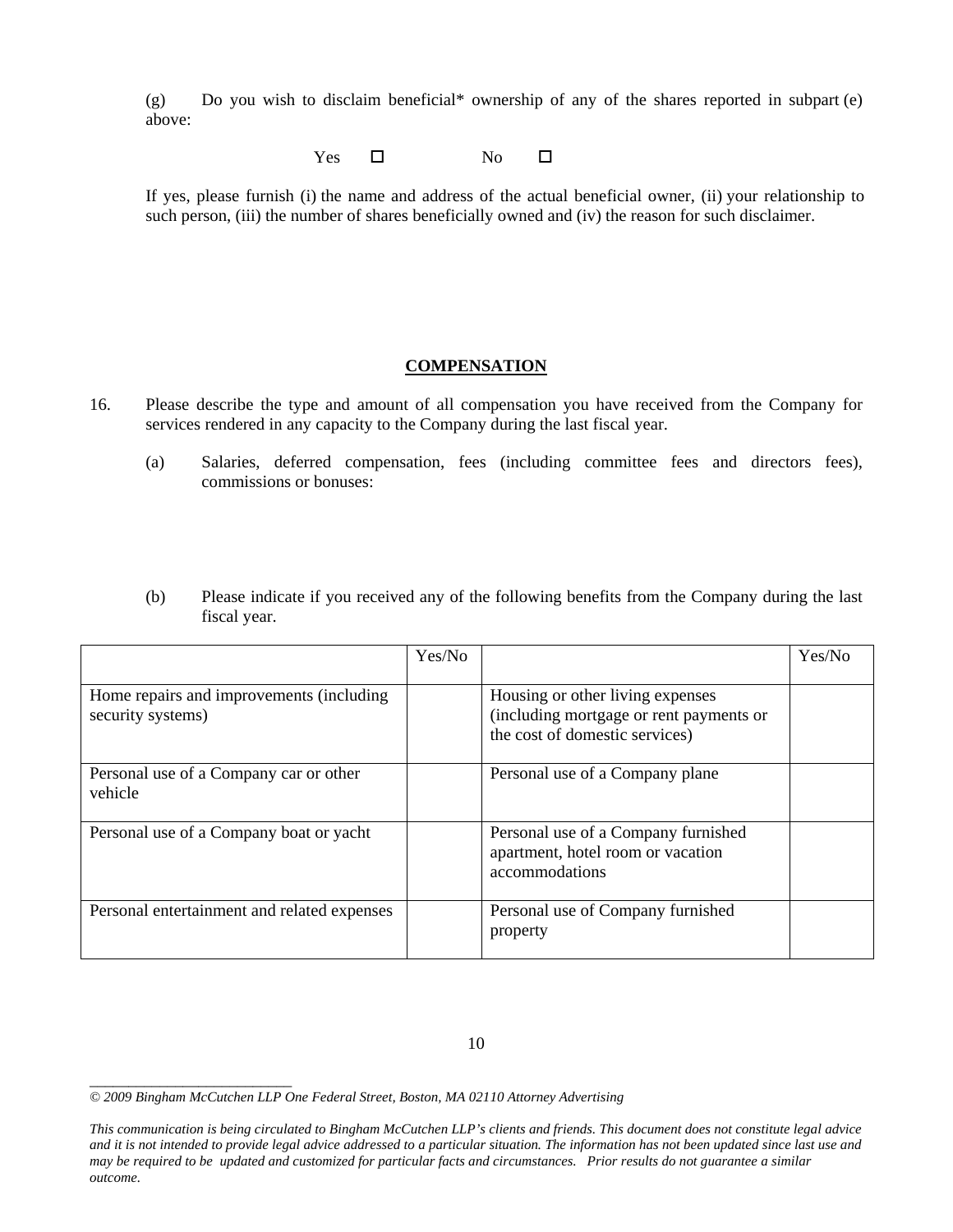|                                                                                                                                                                                | Yes/No |                                                                                                                                                          | Yes/No |
|--------------------------------------------------------------------------------------------------------------------------------------------------------------------------------|--------|----------------------------------------------------------------------------------------------------------------------------------------------------------|--------|
| Personal vacation or travel expenses                                                                                                                                           |        | Personal legal, accounting, financial<br>planning or other professional services for<br>matters unrelated to the Company or its<br>business              |        |
| Personal services provided by Company<br>employees                                                                                                                             |        | Membership in a country club or other<br>social or recreational club (exclude any<br>civic or service clubs)                                             |        |
| Any benefits or discounts from third parties<br>because the Company or any subsidiary<br>directly or indirectly compensates such third<br>party for such benefits or discounts |        | Consulting fees                                                                                                                                          |        |
| Any payments or promises pursuant to<br>legacy programs or similar charitable awards                                                                                           |        | Gross-ups or other amounts reimbursed<br>during the last fiscal year for the payment<br>of taxes                                                         |        |
| Any opportunity to purchase securities at a<br>discount (where such discount is not<br>available generally to all stockholders or all<br>salaried employees of the Company)    |        | Payment of insurance premiums by the<br>Company with respect to life insurance<br>for your benefit                                                       |        |
| Any amounts paid or accrued pursuant to a<br>plan or arrangement with respect to<br>termination of your employment or a<br>change-in-control of the Company                    |        | Any other type of personal benefit<br>directly or indirectly received from the<br>Company or any subsidiary for purposes<br>unrelated to job performance |        |

If you responded yes to any item above, please provide relevant details.

(c) Please indicate if you participate in a Company pension plan that will provide specified payments or benefits upon retirement (e.g. a defined benefit plan or supplemental executive retirement plan). Participation in a defined contribution plan (e.g. 401(k)) need not be disclosed in response to this question.

Yes  $\square$  No  $\square$ 

11

*<sup>© 2009</sup> Bingham McCutchen LLP One Federal Street, Boston, MA 02110 Attorney Advertising* 

*This communication is being circulated to Bingham McCutchen LLP's clients and friends. This document does not constitute legal advice and it is not intended to provide legal advice addressed to a particular situation. The information has not been updated since last use and may be required to be updated and customized for particular facts and circumstances. Prior results do not guarantee a similar outcome.*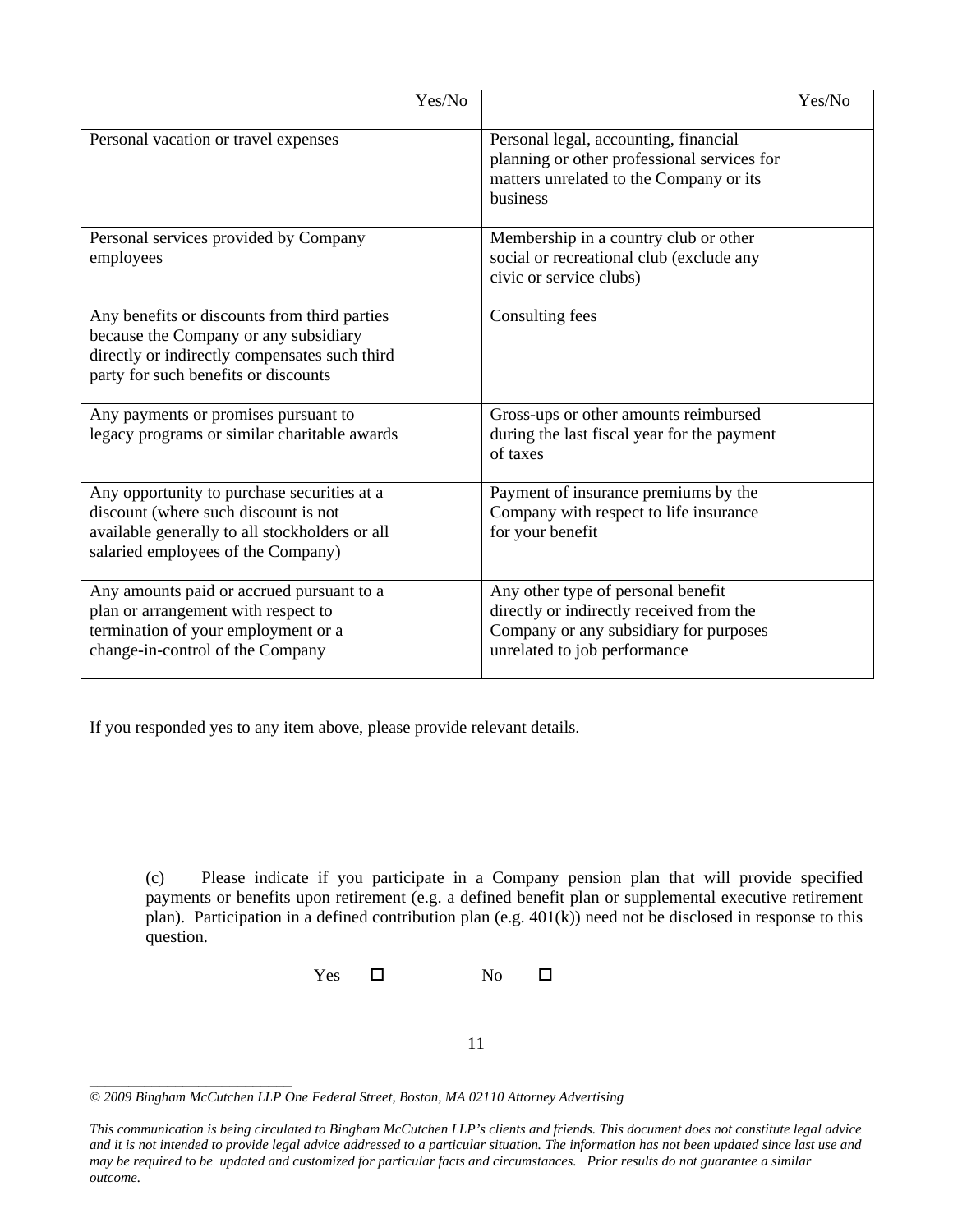If you indicated yes, please state (i) the amount you contributed to such plans during the last fiscal year, (ii) the amount the Company contributed to such plans on your behalf during the last fiscal year, (iii) the amount of interest and/or earnings accrued during the last fiscal year and (iv) the amount you withdrew or that was distributed to you during the last fiscal year.

Personal contributions:  $\qquad \qquad \S$  Company contributions:  $\qquad \qquad \S$ Interest and/or earnings: \$ Withdrawals/distributions: \$

(d) Please indicate whether the Company pays any premiums for life or health insurance or any amounts under medical reimbursement plans (other than group insurance available on equal terms to all of the Company's salaried employees) on your behalf.

Yes No

(e) Please indicate if you participate in a deferred compensation plan.

 $Yes \t\square$  No  $\square$ 

If you indicated yes, please state the name of such plan, the amount of compensation you deferred pursuant to such plan during the last fiscal year and the amount you earned on all compensation deferred by you (in any fiscal year) under such plan.

Amount deferred:  $\qquad \qquad \$\qquad$ 

Interest/earnings: \$

(f) (i) For each equity-based award granted to you by the Company during the last fiscal year, please provide (a) the date each award was granted and will expire, (b) the number of shares underlying such awards (c) the exercise price, and (d) any restrictions (e.g. vesting requirements) on such awards.

| Date of Grant/Expiration Date | Number of Shares | <b>Exercise Price</b> | <b>Restrictions</b> |
|-------------------------------|------------------|-----------------------|---------------------|
|                               |                  |                       |                     |
|                               |                  |                       |                     |
|                               |                  |                       |                     |
|                               |                  |                       |                     |

(ii) Were any of your outstanding equity-based awards (regardless of when such awards were granted) repriced or modified (e.g. acceleration of vesting, extension of exercise period) during the last fiscal year?

*\_\_\_\_\_\_\_\_\_\_\_\_\_\_\_\_\_\_\_\_\_\_\_\_\_\_ © 2009 Bingham McCutchen LLP One Federal Street, Boston, MA 02110 Attorney Advertising* 

*This communication is being circulated to Bingham McCutchen LLP's clients and friends. This document does not constitute legal advice and it is not intended to provide legal advice addressed to a particular situation. The information has not been updated since last use and may be required to be updated and customized for particular facts and circumstances. Prior results do not guarantee a similar outcome.*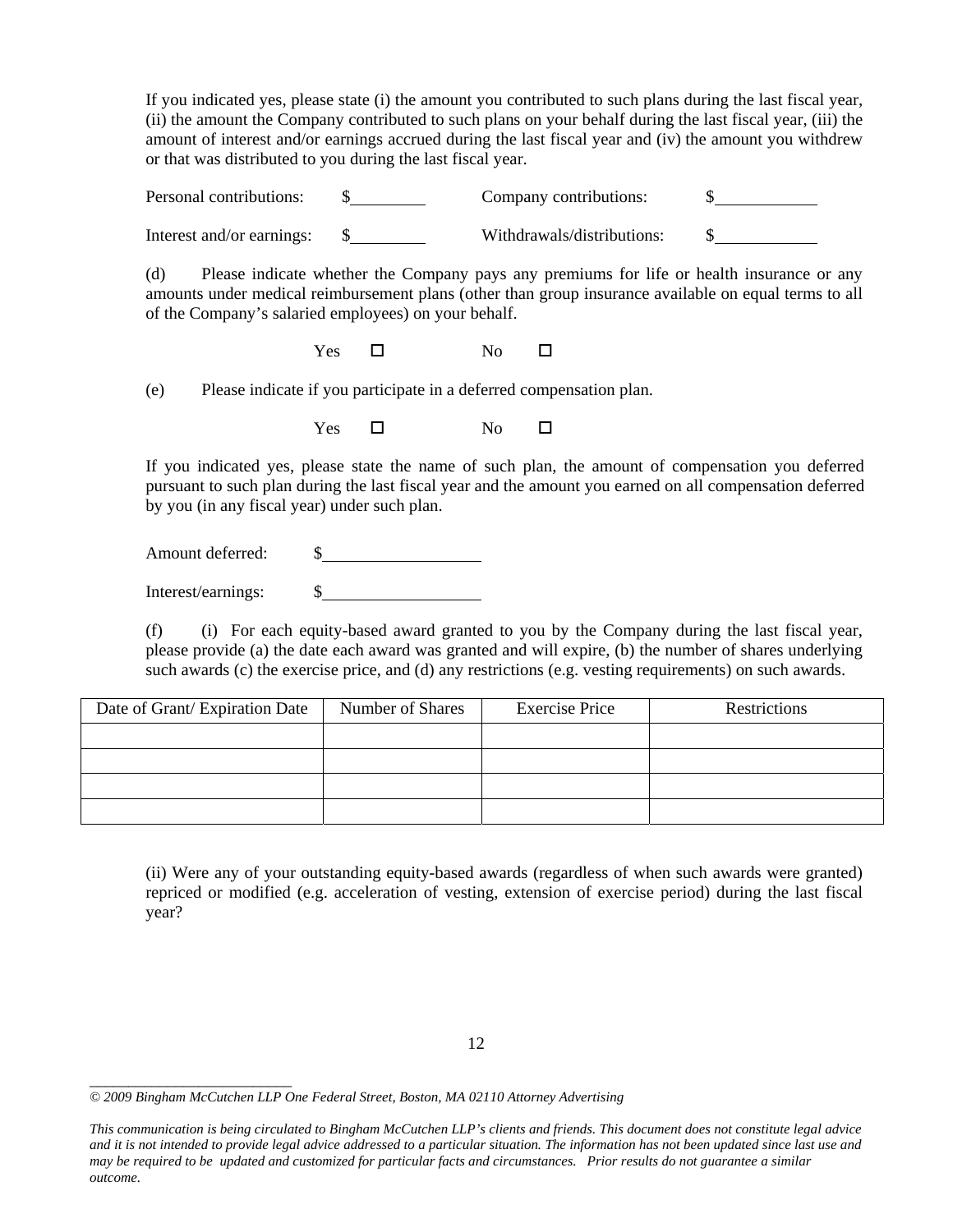$Yes \t\square$  No  $\square$ 

If yes, please provide the relevant details of each such repricing or modification. Repricing or modifications that occur as a result of a pre-existing formula in a plan or agreement governing such awards (e.g. anti-dilution provisions) do not need to be disclosed.

(iii) For each equity-based award (regardless of when such award was granted) that vested during the last fiscal year, please indicate the number of shares that you acquired upon vesting and the value you realized as a result of such vesting.

| Date of Vesting | Number of Shares Acquired | Value Realized |
|-----------------|---------------------------|----------------|
|                 |                           |                |
|                 |                           |                |
|                 |                           |                |
|                 |                           |                |

(iv) For each equity-based award (regardless of when such award was granted) that you exercised during the last fiscal year, please indicate the number of shares that you acquired upon the exercise of such award and the value you realized as a result of such exercise.

| Date of Exercise | Number of Shares Acquired | Value Realized |
|------------------|---------------------------|----------------|
|                  |                           |                |
|                  |                           |                |
|                  |                           |                |
|                  |                           |                |

(g) Please describe any compensation you earned (whether paid or not) pursuant to any plan providing compensation intended to serve as an incentive for performance to occur over a specified period. Information regarding equity incentives (e.g. stock, option and other equity-based awards) should be disclosed in the prior question and need not be repeated in your response here.

(h) Have your received any other compensation?

 $Yes \t\square$  No  $\square$ 

If yes, please describe.

13

*\_\_\_\_\_\_\_\_\_\_\_\_\_\_\_\_\_\_\_\_\_\_\_\_\_\_ © 2009 Bingham McCutchen LLP One Federal Street, Boston, MA 02110 Attorney Advertising* 

*This communication is being circulated to Bingham McCutchen LLP's clients and friends. This document does not constitute legal advice and it is not intended to provide legal advice addressed to a particular situation. The information has not been updated since last use and may be required to be updated and customized for particular facts and circumstances. Prior results do not guarantee a similar outcome.*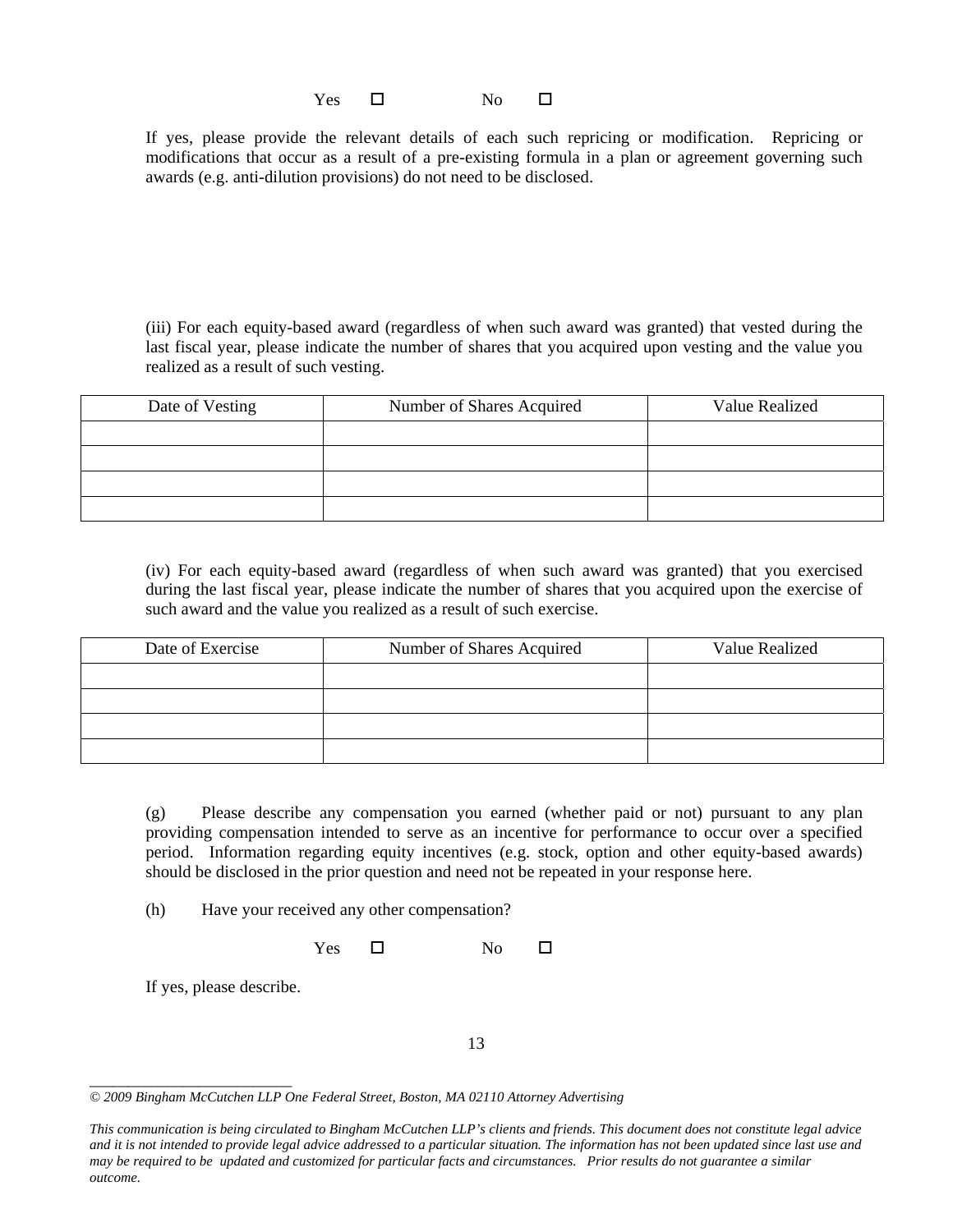(i) Have you received compensation for service as a director pursuant to any arrangements other than standard arrangements?

 $Yes \t\square$  No  $\square$ 

If yes, please describe.

(j) Is there or has there been at any time any transactions between the Company and a third party in which the primary purpose of the transaction was to furnish compensation to you?

Yes No

If yes, please describe, including applicable dates, the nature and amount of value received or to be received by you (whether in the form of money, property, contracts, options or any other rights of any kind) directly or indirectly and the nature and amount of any services, assets or other consideration received or to be received by the Company.

#### **RELATED PARTY TRANSACTIONS**

17. Have you or has any associate\* of yours or any member of your immediate family\* been indebted to the Company or its subsidiaries in any amount at any time since January 1, 200\_?

 $Yes \t\square$  No  $\square$ 

If yes, please attach a memorandum describing:

- (a) the largest aggregate amount of indebtedness outstanding at any time during this period,
- (b) the nature of the indebtedness and the transaction in which it was incurred,
- (c) the amount outstanding on the date as of which this Questionnaire is answered,
- (d) the rate of interest paid or charged with respect to such indebtedness, and

14

*\_\_\_\_\_\_\_\_\_\_\_\_\_\_\_\_\_\_\_\_\_\_\_\_\_\_ © 2009 Bingham McCutchen LLP One Federal Street, Boston, MA 02110 Attorney Advertising* 

*This communication is being circulated to Bingham McCutchen LLP's clients and friends. This document does not constitute legal advice and it is not intended to provide legal advice addressed to a particular situation. The information has not been updated since last use and may be required to be updated and customized for particular facts and circumstances. Prior results do not guarantee a similar outcome.*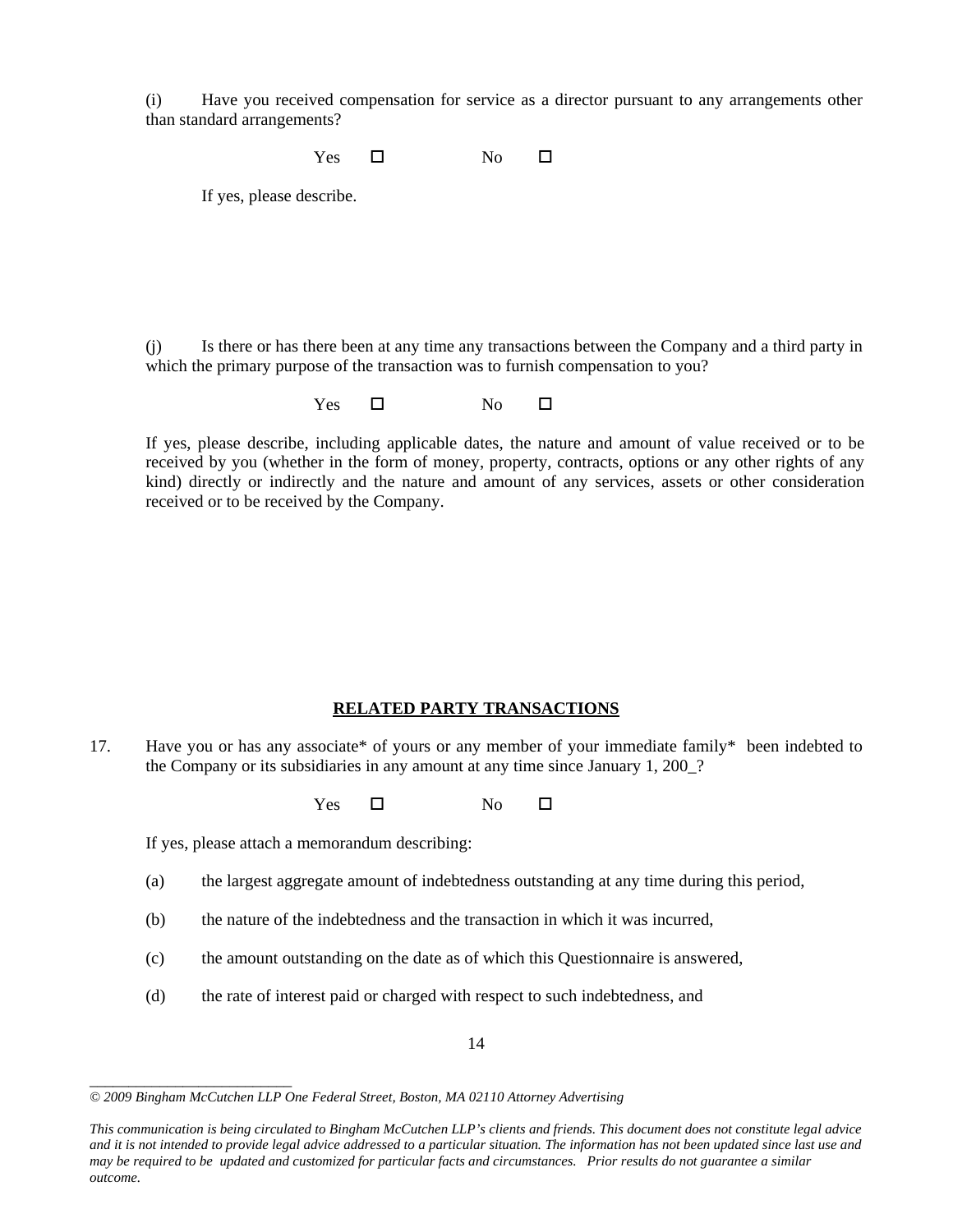(e) the date(s), if any, on which the indebtedness was repaid.

If the indebtedness is that of an associate\* or a member of your immediate family\*, name the associate\* or family member and describe the nature of the relationship by reason of which such person is your associate\* or a member of your immediate family\*.

*You need not include in the amount of indebtedness amounts due from you for purchases subject to usual trade terms or for ordinary travel and expense payments incurred in the ordinary course of business.* 

*<sup>© 2009</sup> Bingham McCutchen LLP One Federal Street, Boston, MA 02110 Attorney Advertising* 

*This communication is being circulated to Bingham McCutchen LLP's clients and friends. This document does not constitute legal advice and it is not intended to provide legal advice addressed to a particular situation. The information has not been updated since last use and may be required to be updated and customized for particular facts and circumstances. Prior results do not guarantee a similar outcome.*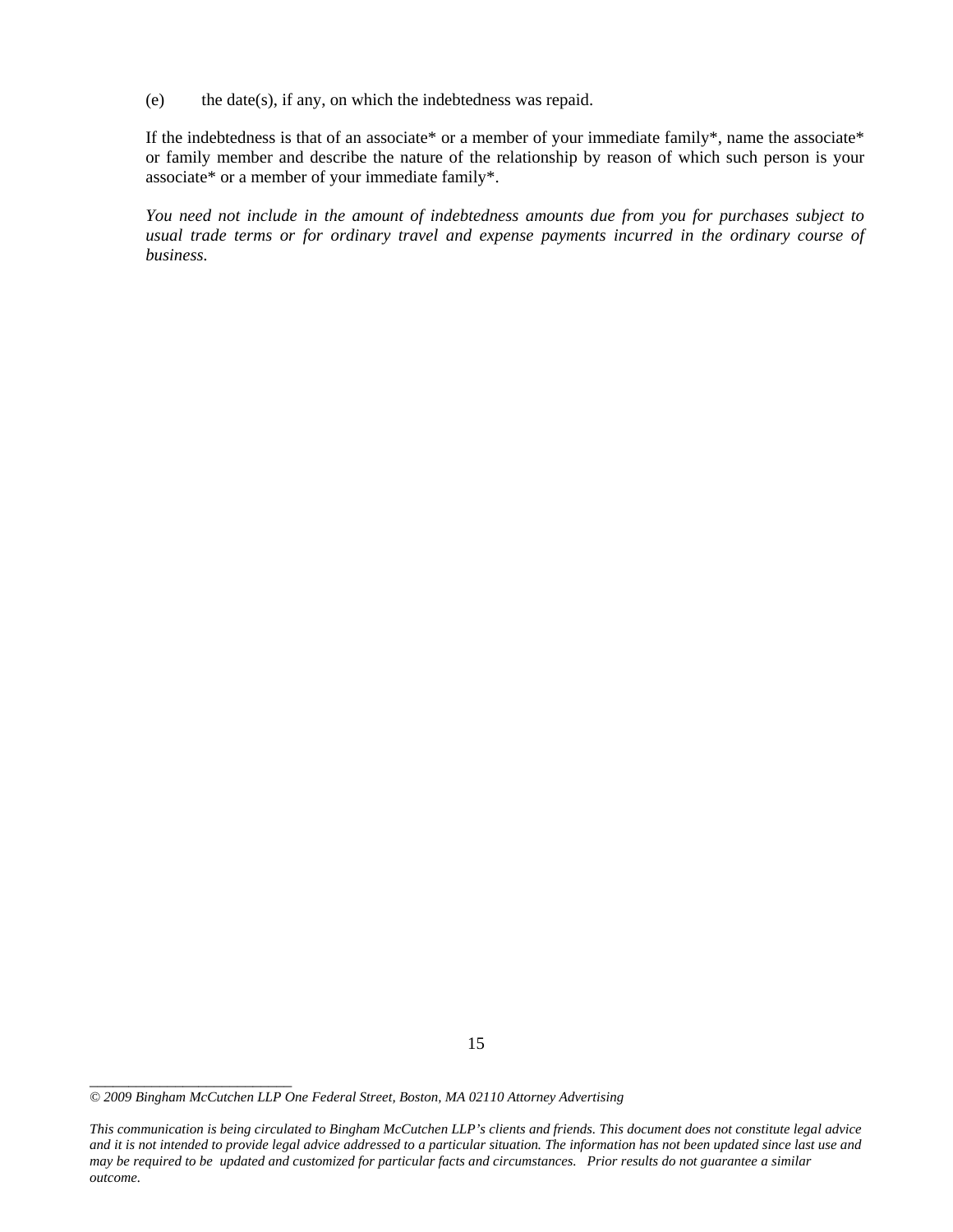18. Since January 1, 200\_, have you or any member of your immediate family\* had any interest, direct or indirect, in any transactions\* or in any proposed transactions\* to which the Company or any of its subsidiaries is to be a party?

 $Yes \t\square$  No  $\square$ 

If yes, please attach a memorandum describing:

- (a) the names of the parties to the transaction(s) and their relationship to you,
- (b) the nature of the interest in the transaction (including the related person's position with or ownership in a firm, corporation or other entity that is a party to or has an interest in such transaction,
- (c) the amount of the interest in the transaction, and
- (d) any other information regarding the transaction or related party that would be material to an investor.
- 19. Are you currently or have you been at any time since January 1, 200\_ a member of, or of counsel to, a law firm which the Company has retained or proposes to retain?

 $Yes \t\square$  No  $\square$ 

If yes, please describe your position with or in the firm and such firm's relationship with the Company (including the nature of the services performed or to be performed and the amount paid therefor if greater than 5% of the law firm's gross revenues for that firm's last full fiscal year).

20. Have you at any time since January 1, 200\_ been an executive officer\* of, or direct or indirect owner (of record or beneficially\*) of in excess of 10% equity interest in, any firm, corporation or other business or professional entity (an "Entity")<sup>1:</sup>

*\_\_\_\_\_\_\_\_\_\_\_\_\_\_\_\_\_\_\_\_\_\_\_\_\_\_* 

i

<sup>1</sup> For the purposes of Question 20, a nonprofit organization is considered to be a "business or professional entity."

*<sup>© 2009</sup> Bingham McCutchen LLP One Federal Street, Boston, MA 02110 Attorney Advertising* 

*This communication is being circulated to Bingham McCutchen LLP's clients and friends. This document does not constitute legal advice and it is not intended to provide legal advice addressed to a particular situation. The information has not been updated since last use and may be required to be updated and customized for particular facts and circumstances. Prior results do not guarantee a similar outcome.*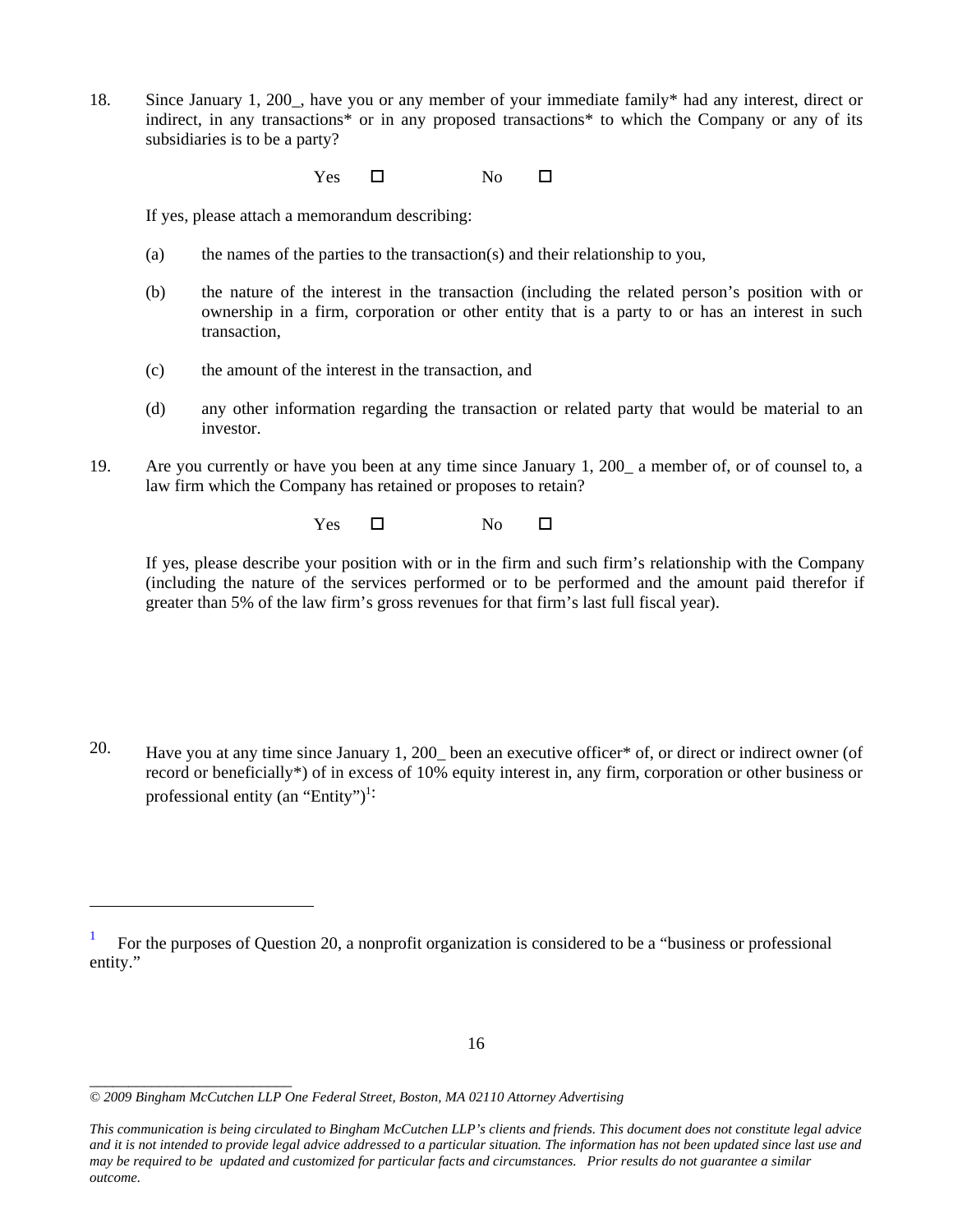(a) to which the Company or its subsidiaries has made payments or proposes to make payments for property or services in excess of 5% of such entity's consolidated gross revenues for its last full fiscal year or 5% of the Company's consolidated gross revenues, whichever is lower?

 $Yes \t\square$  No  $\square$ 

(b) that has made payments or proposes to make payments to the Company or its subsidiaries for property or services in excess of 5% of the Company's consolidated gross revenues or 5% of such entity's consolidated gross revenues for its last full fiscal year, whichever is lower?

 $Yes \t\square$  No  $\square$ 

*You may exclude payments:* 

- (i) *where the rates or charges involved in the transaction are determined by competitive bids or the transaction involves the rendering of services as a common contract carrier or public utility at rates or charges fixed in conformity with law or governmental authority;*
- *(ii) that arise solely from the ownership of securities of the Company and no extra or special benefit not shared on a pro rata basis by all holders of the class of securities is received; or*
- *(iii) which were made or received by a subsidiary of the Company other than a significant subsidiary,\* provided that all such nonsignificant subsidiaries making or receiving payment, when considered in the aggregate as a single subsidiary, would not constitute a significant subsidiary.\*2*

(c) to which the Company or its subsidiaries has been indebted at any time in an aggregate amount in excess of 5% of the Company's total consolidated assets at that date?

 $Yes \t\square$  No  $\square$ 

If any of your answers to Questions 20(a), (b) or (c) is yes, please identify each such Entity and describe your position with or in such Entity and such Entity's relationship with the Company (including the nature of the property or services involved and the amounts paid or proposed to be paid therefor or the nature and amount of the indebtedness during the indicated period or at the indicated date, as the case may be).

*\_\_\_\_\_\_\_\_\_\_\_\_\_\_\_\_\_\_\_\_\_\_\_\_\_\_* 

i

<sup>2</sup> If such entity is a financial institution, the following items do not constitute payments for property or services: (i) repayments of principal and (ii) payments to a manufacturer or vendor of property that is to be leased in a direct lease financing transaction in which the lessee chooses the manufacturer or vendor.

*<sup>© 2009</sup> Bingham McCutchen LLP One Federal Street, Boston, MA 02110 Attorney Advertising* 

*This communication is being circulated to Bingham McCutchen LLP's clients and friends. This document does not constitute legal advice and it is not intended to provide legal advice addressed to a particular situation. The information has not been updated since last use and may be required to be updated and customized for particular facts and circumstances. Prior results do not guarantee a similar outcome.*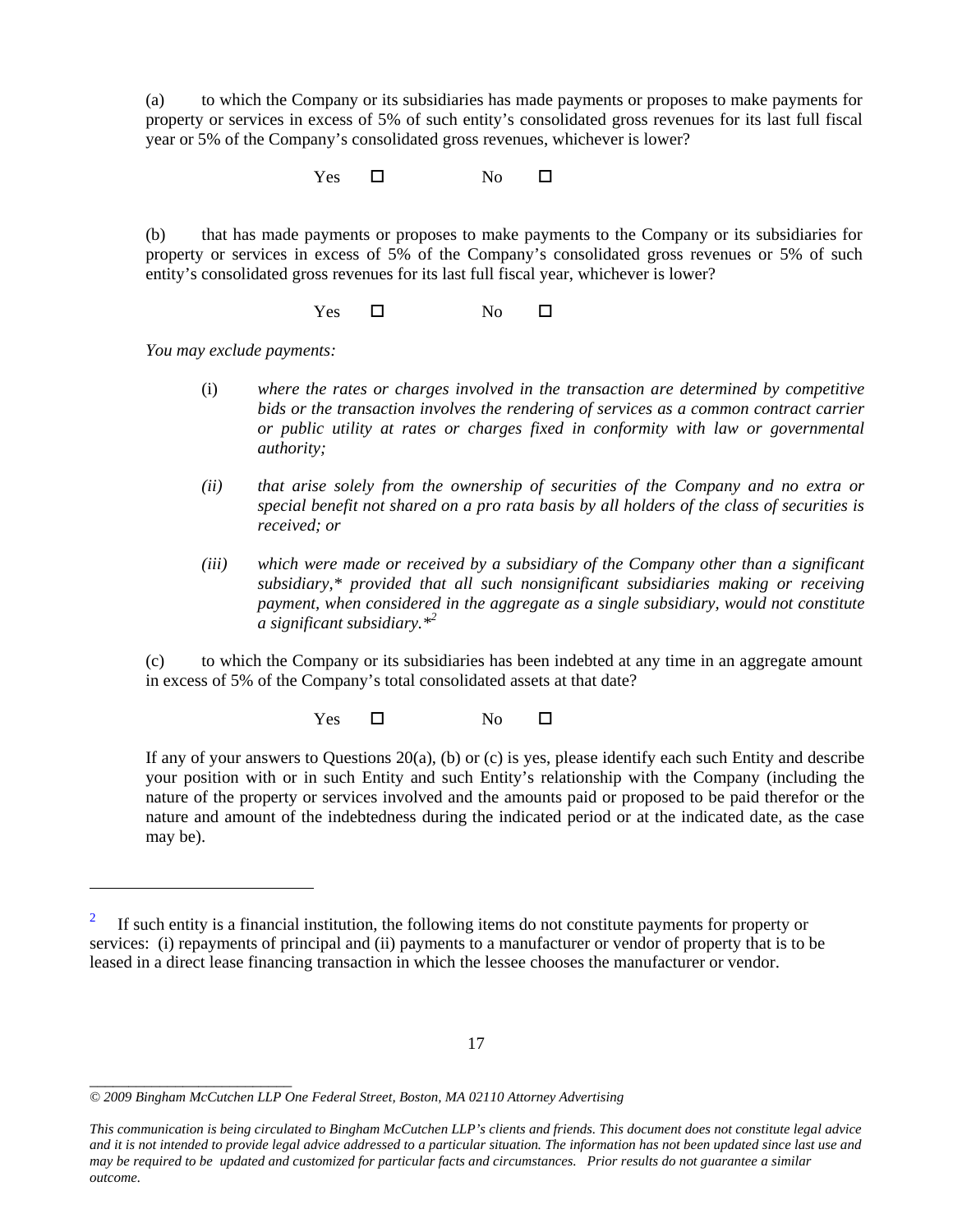21. Are you currently or have you been at any time since January 1, 200\_ a partner or executive officer\* of any investment banking firm that has performed services for the Company, other than as a participating underwriter in a syndicate, or that the Company proposes to have perform services?

 $Yes \t\square$  No  $\square$ 

If yes, please describe your position with or in the firm and such firm's relationship with the Company (including the nature of the services performed or to be performed and the amount paid therefor if greater than 5% of the investment banking firm's consolidated gross revenues for that firm's last full fiscal year).

22. Other than those relationships described in your above answers, does any other relationship exist between you and the Company that is substantially similar in nature and scope to the types of relationships described in Questions 19 through 21?

 $Yes \t\square$  No  $\square$ 

If yes, please describe the relationship.

## **INDEMNIFICATION**

23. Do you know of any contract or arrangement (other than provisions of Delaware law or the Company's certification of incorporation and by-laws) under which you are, or to your knowledge any controlling person, director or officer of the Company is, insured or indemnified in any manner against any liability which you or such other person may incur in your or his or her capacity as a controlling person, director or officer of the Company?

 $Yes \t\square$  No  $\square$ 

If yes, please describe.

<sup>18</sup> 

*<sup>© 2009</sup> Bingham McCutchen LLP One Federal Street, Boston, MA 02110 Attorney Advertising* 

*This communication is being circulated to Bingham McCutchen LLP's clients and friends. This document does not constitute legal advice and it is not intended to provide legal advice addressed to a particular situation. The information has not been updated since last use and may be required to be updated and customized for particular facts and circumstances. Prior results do not guarantee a similar outcome.*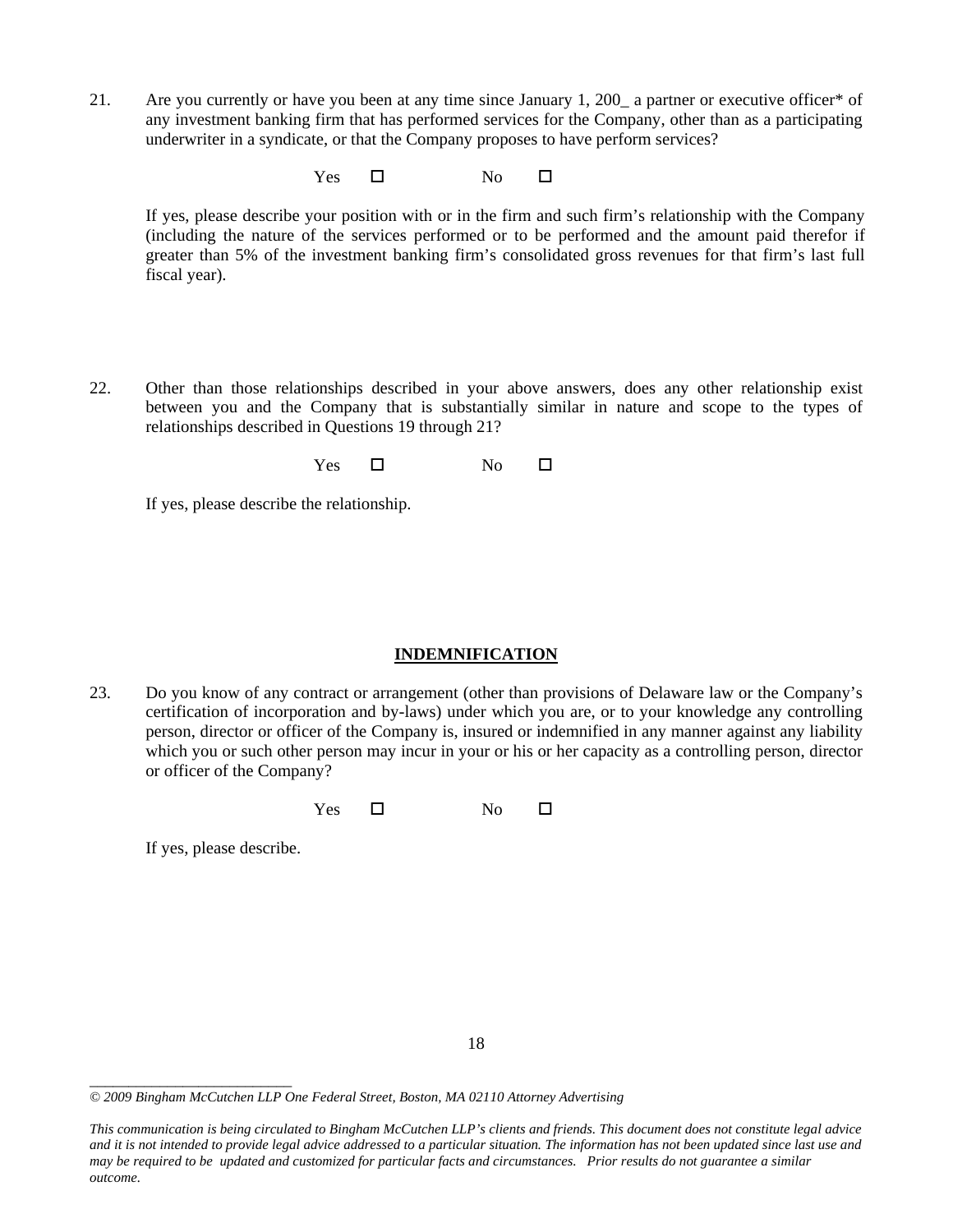#### **CERTAIN PAYMENTS**

24. Do you know or have reason to believe that any of the activities enumerated below have been or may have been engaged in, directly or indirectly, by the Company or any officers, employees or agents of the Company at any time?

(a) The making of any bribes, kickbacks or other questionable, unlawful or improper payments, regardless of form, to or for the benefit of any foreign or domestic government officials or their relatives, or employees (including officials of any regulatory agencies or government-controlled organization) for the purpose of obtaining or retaining favorable treatment, business or other concessions for the Company or to pay for favorable treatment obtained in the past.

 $Yes \t\square$  No  $\square$ 

(b) The making of any bribes, kickbacks or other questionable, unlawful or improper payments, regardless of form, to any persons other than government officials or relatives of such persons, or any understanding that any such payments were to be made, for the purpose of obtaining or retaining any favorable treatment, business or other concessions for the Company or to pay for any favorable treatment obtained in the past.

 $Yes \t\square$  No  $\square$ 

(c) The receipt of any payments which involved any unlawful or improper purpose or any understanding that any such payments were or are to be received.

 $Yes \t\square$  No  $\square$ 

(d) Any contributions, whether or not legal, made to any political party, political candidate or holder of governmental office.

 $Yes \t\square$  No  $\square$ 

(e) Any bank accounts, funds or pools of funds created or maintained without being reflected on the Company's books of account, or as to which the receipts and disbursements therefrom have not been reflected on such books.

Yes  $\square$  No  $\square$ 

(f) Any receipts or disbursements, the actual nature of which have been disguised or intentionally misrecorded on the Company's books of account or any false, artificial or misleading entries in or omissions from the books or records of the Company for any purpose.

 $Yes \t\square$  No  $\square$ 

(g) Any fees paid to consultants or commercial agents which exceeded the reasonable value of the services purported to have been rendered.

> 19 Yes No

*<sup>© 2009</sup> Bingham McCutchen LLP One Federal Street, Boston, MA 02110 Attorney Advertising* 

*This communication is being circulated to Bingham McCutchen LLP's clients and friends. This document does not constitute legal advice and it is not intended to provide legal advice addressed to a particular situation. The information has not been updated since last use and may be required to be updated and customized for particular facts and circumstances. Prior results do not guarantee a similar outcome.*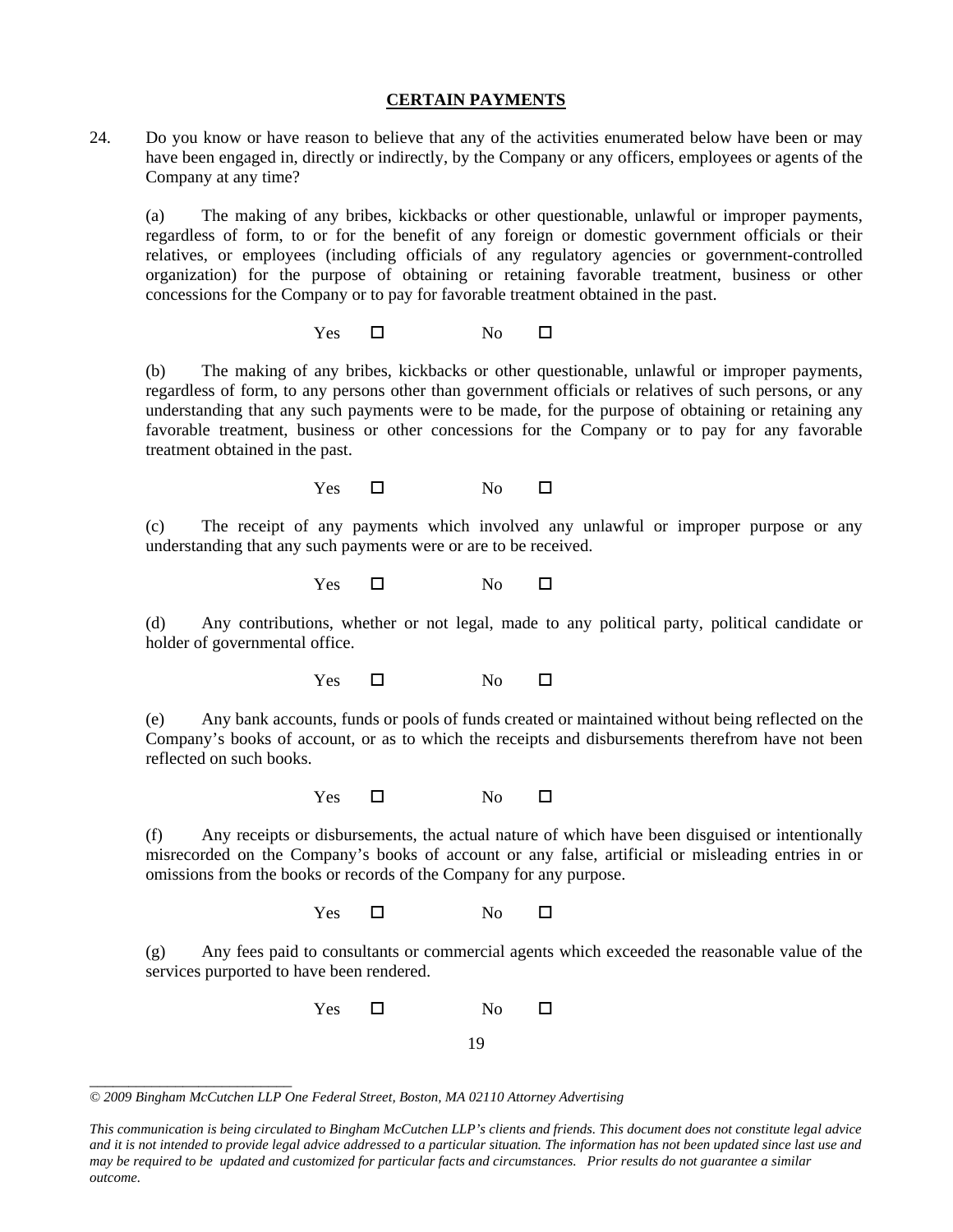(h) Any payments, loans, disbursements or reimbursements made to personnel of the Company for the purpose of enabling them to expend time or to make contributions or payments of the kind or for the purpose referred to in Questions 24(a) through (g) above.

 $Yes \t\square$  No  $\square$ 

If your response to any of the foregoing questions is yes, please attached a memorandum providing complete details about such activities.

## **FINANCIAL AND ACCOUNTING EXPERIENCE, EDUCATION AND CERTIFICATIONS**

25. (a) Financial and Accounting Experience: For all positions that you have held in the past, please indicate in the "Job Duties" section of the table below whether any of these positions:

> (i) required you to understand generally accepted accounting principles and to read financial statements, including balance sheets, income statements and cash flow statements;

> (ii) required you to assess the application of generally accepted accounting principles in connection with the accounting for estimates, accruals and reserves;

> (iii) required or provided experience in preparing, auditing, analyzing or evaluating financial statements that presented a breadth and level of complexity generally comparable to the breadth and complexity of the Company's financial statements, or in supervising one or more persons engaged in such activities;

> (iv) required or provided experience with internal controls and procedures for financial reporting; or

| <b>DATES</b> | <b>ORGANIZATION</b> | <b>POSITION</b> | <b>JOB DUTIES</b> |
|--------------|---------------------|-----------------|-------------------|
|              |                     |                 |                   |
|              |                     |                 |                   |
|              |                     |                 |                   |
|              |                     |                 |                   |
|              |                     |                 |                   |

(v) required or provided an understanding of audit committee functions.

(b) Financial and Accounting Education: Please describe your financial and accounting education (i.e. undergraduate, graduate and post-graduate education), including the name of the institution, the type of degree(s) you received, and your major and minor (if any) course of study.

| INSTITI ITION | $\sqrt{2}$ | MINOR<br>N/I<br>אנ<br>MА<br>$X_{\mathcal{T}}$ |
|---------------|------------|-----------------------------------------------|
|               |            |                                               |

20

*<sup>© 2009</sup> Bingham McCutchen LLP One Federal Street, Boston, MA 02110 Attorney Advertising* 

*This communication is being circulated to Bingham McCutchen LLP's clients and friends. This document does not constitute legal advice and it is not intended to provide legal advice addressed to a particular situation. The information has not been updated since last use and may be required to be updated and customized for particular facts and circumstances. Prior results do not guarantee a similar outcome.*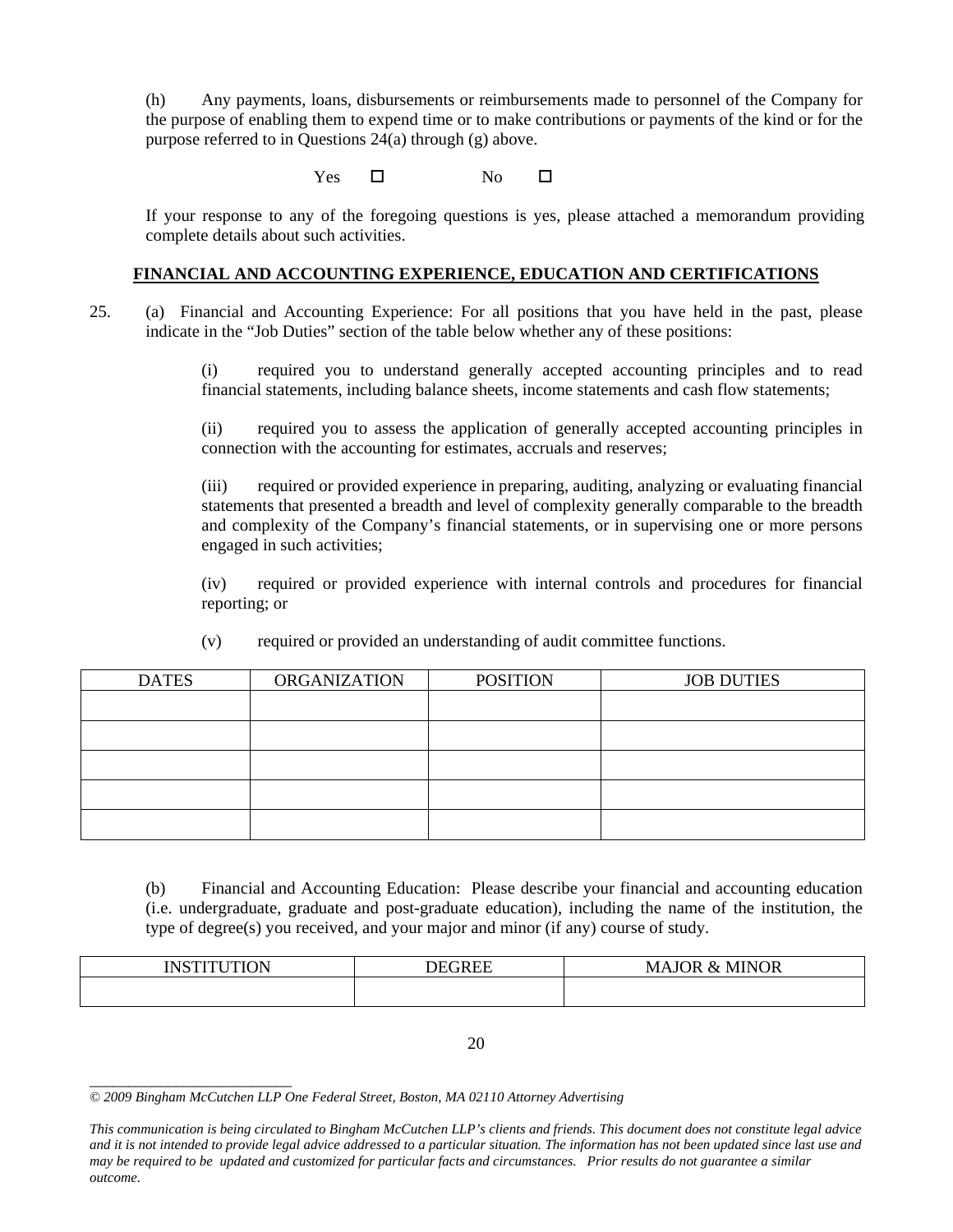| <b>INSTITUTION</b> | <b>DEGREE</b> | <b>MAJOR &amp; MINOR</b> |
|--------------------|---------------|--------------------------|
|                    |               |                          |
|                    |               |                          |
|                    |               |                          |
|                    |               |                          |
|                    |               |                          |

(i) If your degrees are not in a finance or accounting field, have you taken courses in finance and/or accounting?

Yes No

If yes, please state the number of hours that you have received in finance and accounting courses.

(ii) Have you taught any courses relating to financial or accounting matters?

 $Yes \t\square$  No  $\square$ 

If yes, please describe.

(c) Please describe any other relevant qualifications or experience you have that would assist you in understanding and evaluating the Company's financial statements and other financial information.

(d) Professional Certificates and Licenses

(i) Do you hold any financial or accounting related professional certificates or licenses or are you a member in good standing of a financial or accounting-related professional association?

 $Yes \t\square$  No  $\square$ 

If yes, please list these certificate and licenses that you have received and when you received them, and any professional associations of which you are a member, including for how long you have been a member in good standing of such associations.

*\_\_\_\_\_\_\_\_\_\_\_\_\_\_\_\_\_\_\_\_\_\_\_\_\_\_* 

*This communication is being circulated to Bingham McCutchen LLP's clients and friends. This document does not constitute legal advice and it is not intended to provide legal advice addressed to a particular situation. The information has not been updated since last use and may be required to be updated and customized for particular facts and circumstances. Prior results do not guarantee a similar outcome.* 

*<sup>© 2009</sup> Bingham McCutchen LLP One Federal Street, Boston, MA 02110 Attorney Advertising*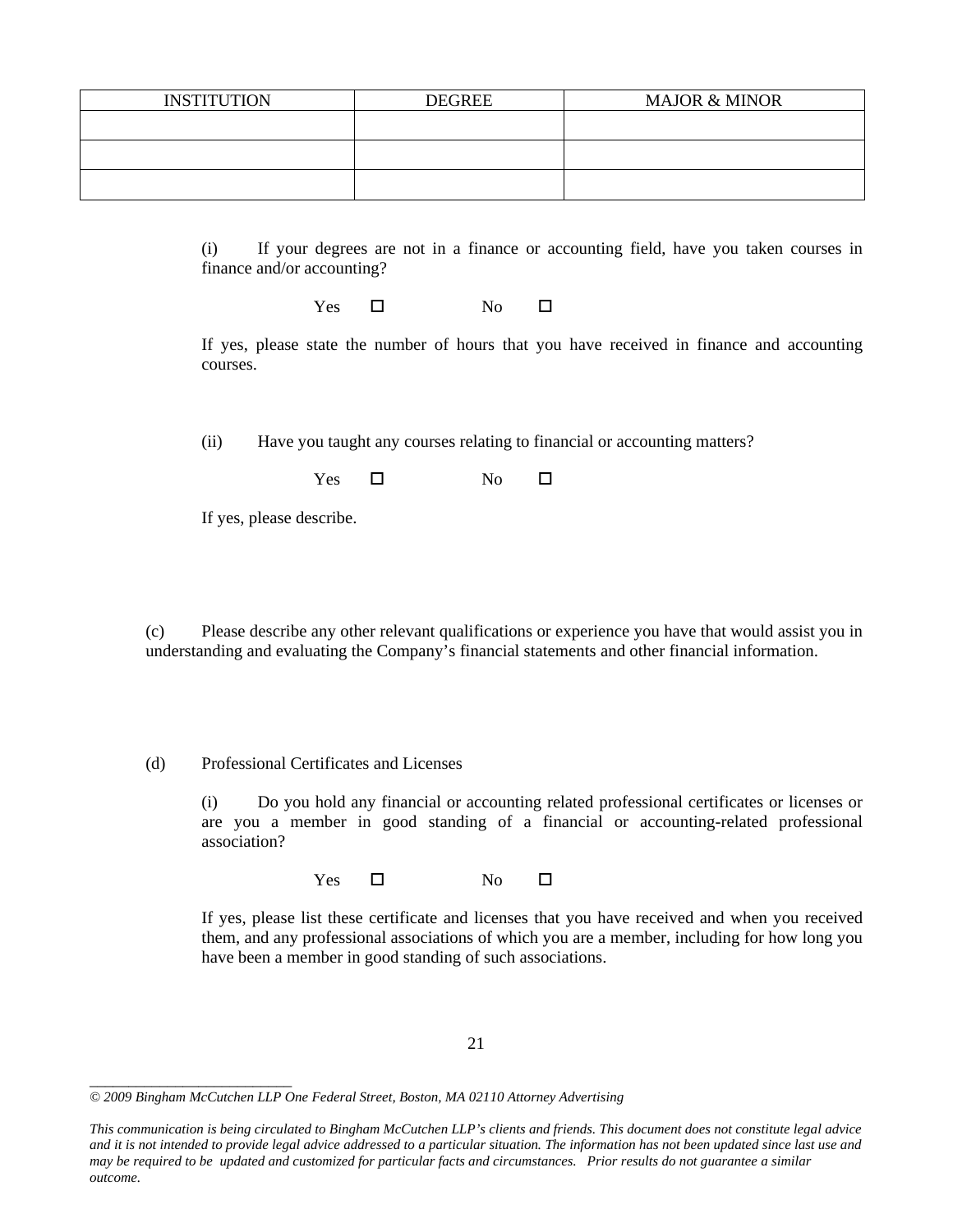(ii) Are you required as a condition of maintaining these certificates or licenses to attend continuing professional education courses?

 $Yes \t\square$  No  $\square$ 

(e) Do you have an understanding of internal controls and procedures for financial reporting?

 $Yes \t\square$  No  $\square$ 

If yes, please describe your relevant qualifications or experience that would assist you in understanding such controls and procedures.

(f) Do you have an understanding of audit committee functions?

 $Yes \t\square$  No  $\square$ 

If yes, please describe your relevant qualifications or experience that would assist you in understanding or performing such functions.

## **DIRECTOR INDEPENDENCE**

26. Have you accepted, either directly or indirectly, any consulting, advisory or other compensatory fee from the Company or any of its subsidiaries, other than in your capacity as a member of the audit committee, the board of directors or any other board committee?

 $Yes \t\square$  No  $\square$ 

27. Are you an affiliate\* of either the Company or any of its subsidiaries?

 $Yes \t\square$  No  $\square$ 

28. Do you own or control less than 10% of the Company's voting securities?

 $Yes \t\square$  No  $\square$ 

29. At any time during the past three years have you participated in the preparation of the financial statements of the Company or any subsidiary of the Company?

 $Yes \t\square$  No  $\square$ 

30. Since January 1, 200\_, have you been an employee of the Company or any of its subsidiaries?

22

*\_\_\_\_\_\_\_\_\_\_\_\_\_\_\_\_\_\_\_\_\_\_\_\_\_\_ © 2009 Bingham McCutchen LLP One Federal Street, Boston, MA 02110 Attorney Advertising* 

*This communication is being circulated to Bingham McCutchen LLP's clients and friends. This document does not constitute legal advice and it is not intended to provide legal advice addressed to a particular situation. The information has not been updated since last use and may be required to be updated and customized for particular facts and circumstances. Prior results do not guarantee a similar outcome.*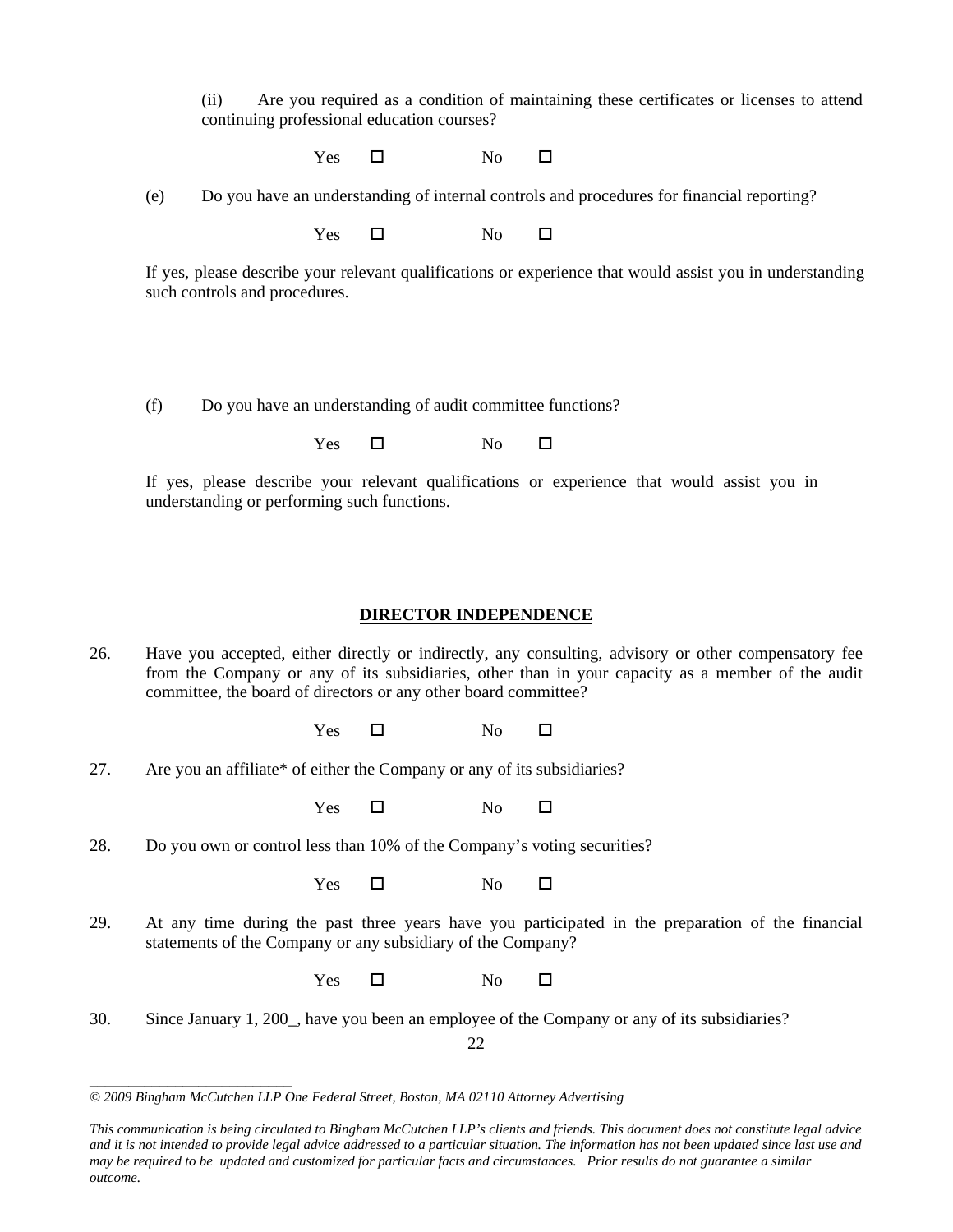$Yes \t\square$  No  $\square$ 

- 31. Since January 1, 200\_, have you or any member of your immediate family\* accepted any payments in excess of \$100,000 from the Company or any of its affiliates, other than:
	- compensation for board or board committee service;
	- payments arising solely from investments in the Company's securities;
	- compensation paid to a member of your immediate family\* who is a non-executive employee of the Company or any of its subsidiaries;
	- benefits under a tax-qualified retirement plan or non-discretionary compensation;
	- loans from a financial institution provided that the loans were made in the ordinary course of business, were made on substantially the same terms as those prevailing at the time for comparable transactions with the general public, did not involve more than a normal degree of risk or other unfavorable factors and were not otherwise subject to the specific disclosure requirements of the Securities and Exchange Commission;
	- payments from a financial institution in connection with the deposit of funds or the financial institution acting in any agency capacity, provided that such payments were made in the ordinary course of business, made on substantially the same terms as those prevailing at the time for comparable transactions with the general public, and not otherwise subject to the disclosure requirements of the Securities and Exchange Commission; or
	- loans permitted under the Securities Exchange Act of 1934, as amended?

 $Yes \t\square$  No  $\square$ 

32. Have you been an immediate family\* member of an individual who is, or since January 1, 200\_ was, employed as an executive officer by the Company or its parent or any of its subsidiaries?

Yes No

- 33. Have you or a member of your immediate family\* been a partner in, or a controlling shareholder or an executive officer of, any organization (including a charitable organization) to which the Company made, or from which the Company received, payments for property or services in the current or any of the past three fiscal years that exceed the greater of 5% of the recipient's consolidated gross revenues for that year or \$200,000, other than either (a) payments arising solely from investments in the Company's securities or (b) payments under non-discretionary charitable contribution matching programs?
	- Yes No
- 34. Please identify any other relationships or factors that may be relevant to an assessment of your ability to exercise independent judgment in carrying out your responsibilities as a director of the Company.

23

*\_\_\_\_\_\_\_\_\_\_\_\_\_\_\_\_\_\_\_\_\_\_\_\_\_\_ © 2009 Bingham McCutchen LLP One Federal Street, Boston, MA 02110 Attorney Advertising* 

*This communication is being circulated to Bingham McCutchen LLP's clients and friends. This document does not constitute legal advice and it is not intended to provide legal advice addressed to a particular situation. The information has not been updated since last use and may be required to be updated and customized for particular facts and circumstances. Prior results do not guarantee a similar outcome.*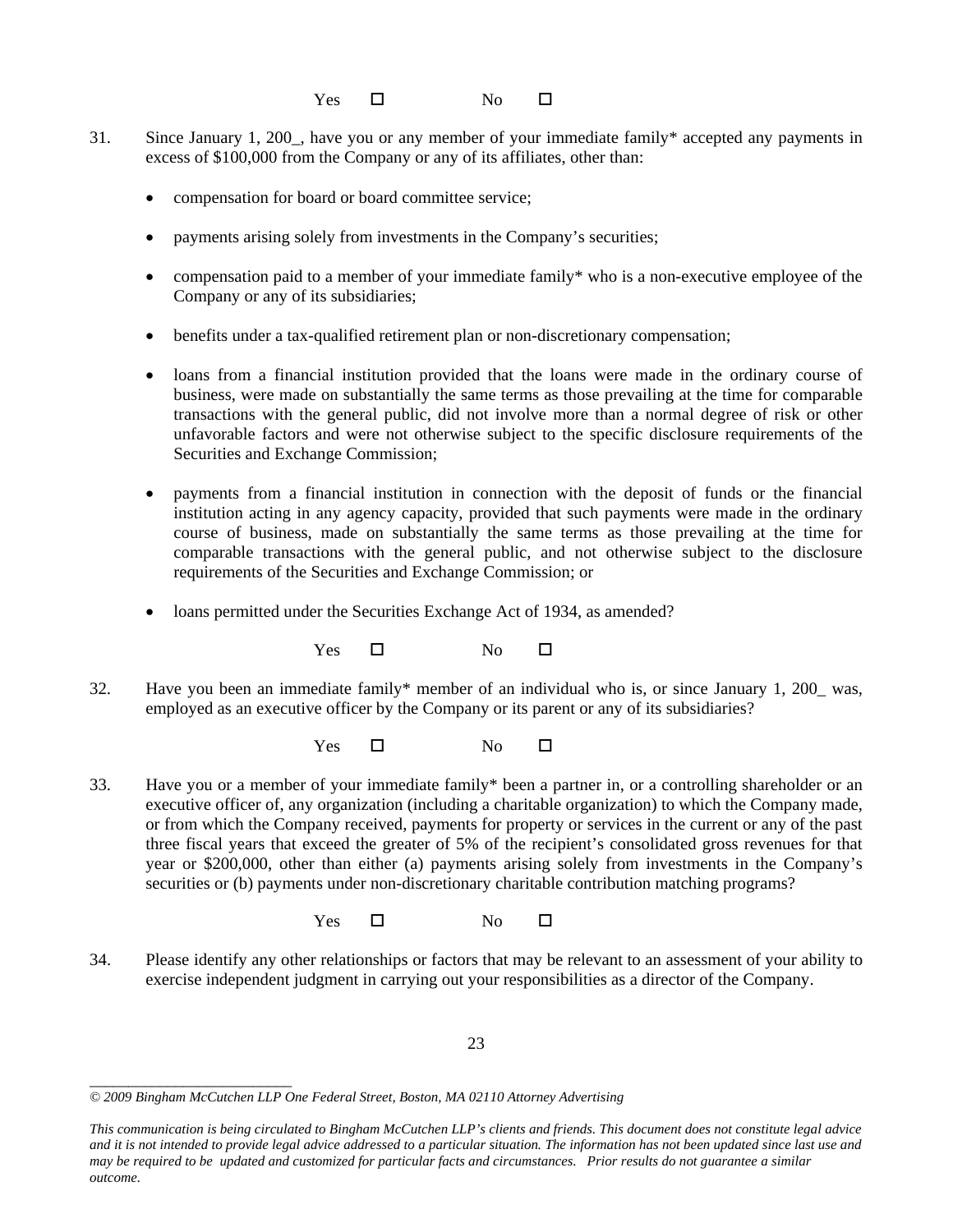#### **FINRA MATTERS**

Financial Industry Regulatory Authority ("FINRA") is the successor organization to the National Association of Securities Dealers, Inc., or the NASD. The following definitions are relevant only for purposes of answering Questions 35 through 42.

The term "arrangement" means any plan, contract, authorization or understanding, whether or not set forth in a formal document.

The term "associate" means (a) any corporation or organization (other than the Company) of which you are a partner or of which you are, directly or indirectly, the beneficial owner of 5% or more of any class of equity securities, (b) any trust or other estate in which you have a substantial beneficial interest or as to which you serve as trustee or in a similar capacity, or (c) any partner, syndicate member or person with whom you have agreed to act in concert with respect to the acquisition, holding, voting or disposition of shares of the Company's securities.

The term "control" means the possession, directly or indirectly, of the power to direct or cause the direction of the management and policies of a person, whether through the ownership of voting securities, by contract, or otherwise.

The term "material" refers to those matters as to which an average prudent investor ought reasonably to be informed before purchasing the securities of the Company.

The term "material relationship" has not been defined by the SEC. However, the SEC has indicated that it will probably construe a "material relationship" as any relationship which tends to prevent arms-length bargaining in dealings with a company, whether arising from a close business connection or family relationship, a relationship of control or otherwise. It seems prudent, therefore, to consider that you would have such a relationship, for example, with any organization of which you are an officer, director, trustee or partner or in which you own, directly or indirectly, 10% or more of the outstanding voting stock, or in which you have some other substantial interest, and with any person or organization with whom you have, or with whom any relative or spouse (or any other person or organization as to which you have any of the foregoing other relationships) has, a contractual relationship.

The term "FINRA member" means either any individual, partnership, corporation or other legal entity that is a broker or dealer admitted to membership in FINRA or any officer or partner of such a member, or the executive representative of such a member or the substitute for such a representative.

The term "officer" means the president, the principal financial officer, the principal accounting officer, any vice president in charge of a principal business unit, division or function (such as sales, administration, or finance), and any person who performs similar policy-making functions for the entity in question.

The term "person affiliated with a FINRA member" means any person that controls, is controlled by, or is under common control with such FINRA member. Without limiting the foregoing in any way, a person will be presumed to control a FINRA member if such person owns 10% or more of the economic interest or voting power of such FINRA member. A FINRA member will be presumed to control a person if the member has 10% or more of the economic interest or voting power in such person. A person and a FINRA member will be presumed to be under common control if a single person owns 10% or more of the economic interest or voting power in both such other person and such FINRA member. A person and a FINRA member will also be

*<sup>© 2009</sup> Bingham McCutchen LLP One Federal Street, Boston, MA 02110 Attorney Advertising* 

*This communication is being circulated to Bingham McCutchen LLP's clients and friends. This document does not constitute legal advice and it is not intended to provide legal advice addressed to a particular situation. The information has not been updated since last use and may be required to be updated and customized for particular facts and circumstances. Prior results do not guarantee a similar outcome.*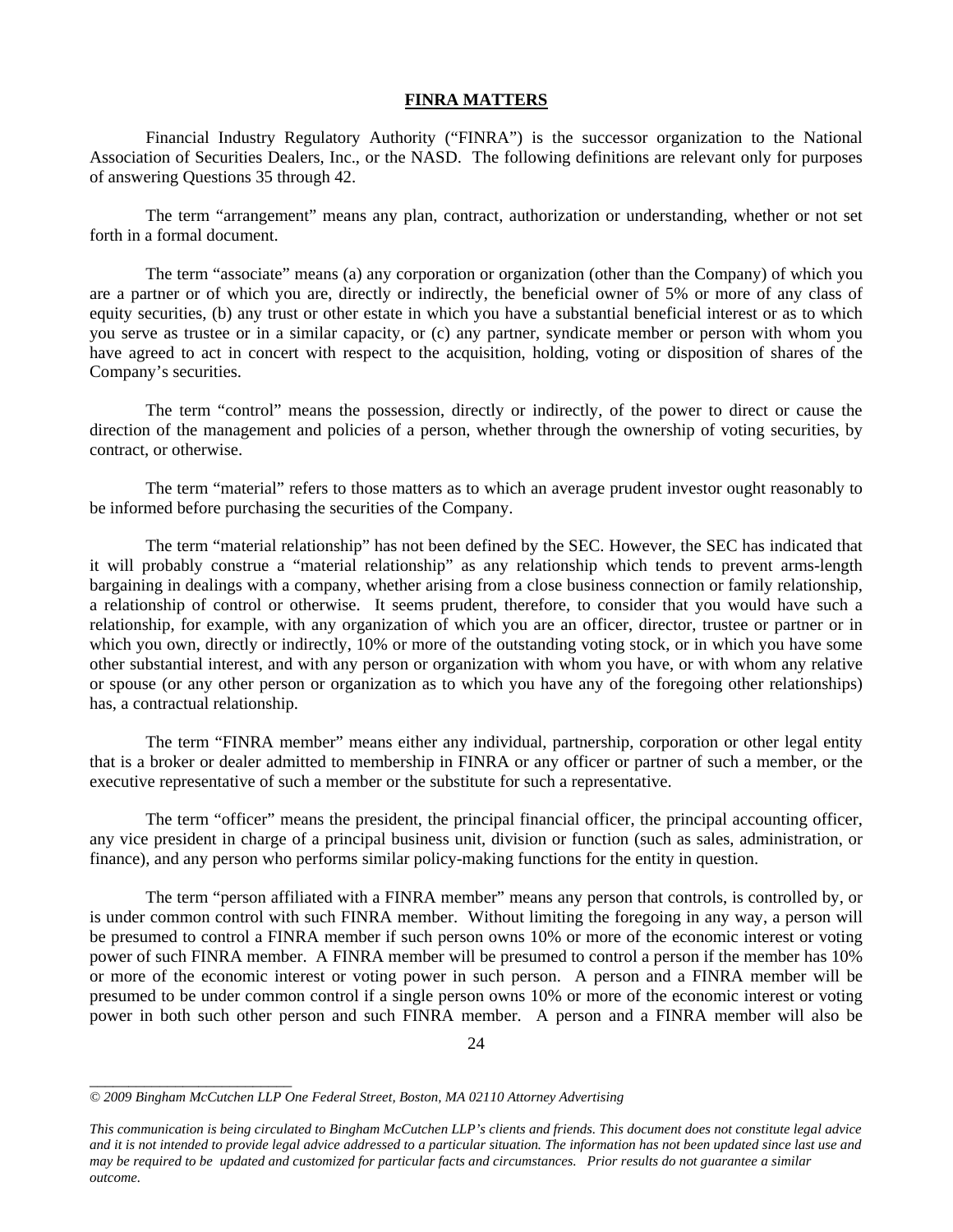presumed to be under common control if another person has the power to direct or cause the direction of the management or policies of both the FINRA member and such other person.

The term "person associated with a FINRA member" means every sole proprietor, partner, officer, director or branch manager of any FINRA member, or any natural person occupying a similar status or performing similar functions, or any natural person engaged in the investment banking or securities business who is directly or indirectly controlling or controlled by a FINRA member (for example, any employee), whether or not any such person is registered or exempt from registration with the FINRA pursuant to its Bylaws.

The term "underwriter or a related person" means with respect to a proposed offering an underwriter, underwriter's counsel, financial consultants and advisors, finders, members of the selling or distribution group, any member participating in the public offering, and any and all other persons associated with or related to any of the aforementioned persons.

35. Do you know of any information pertaining to compensation received or to be received in connection with or related to the distribution of the proposed public offering, or any other dealing or arrangement which provides for the receipt or transfer of any item of value or the transfer of any warrants, options or other securities from the Company to any underwriter or FINRA member?

 $Yes \t\square$  No  $\square$ 

If yes, please explain.

*<sup>© 2009</sup> Bingham McCutchen LLP One Federal Street, Boston, MA 02110 Attorney Advertising* 

*This communication is being circulated to Bingham McCutchen LLP's clients and friends. This document does not constitute legal advice and it is not intended to provide legal advice addressed to a particular situation. The information has not been updated since last use and may be required to be updated and customized for particular facts and circumstances. Prior results do not guarantee a similar outcome.*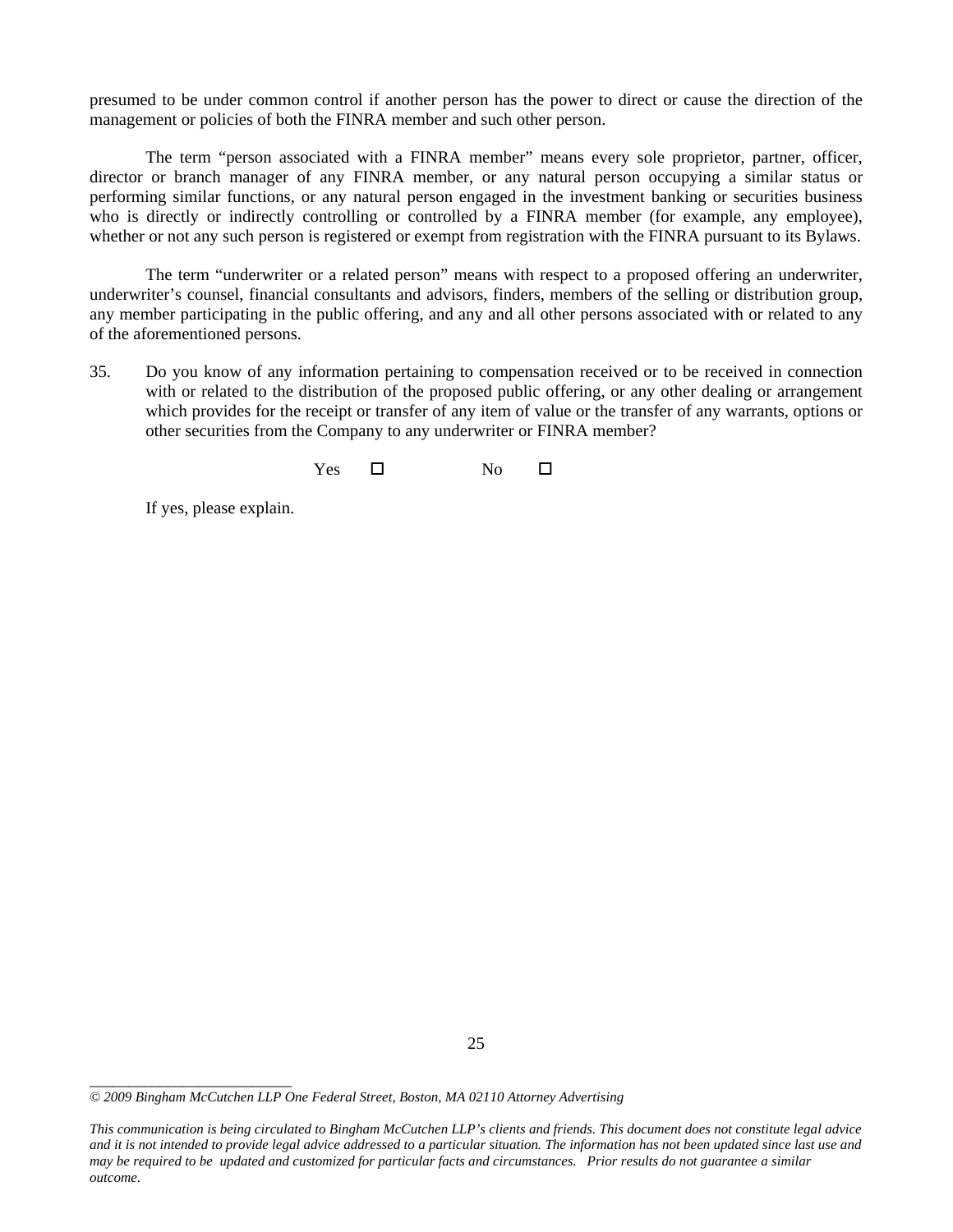- 36. Are you:
	- (a) a FINRA member;
	- (b) a person affiliated with a FINRA member;
	- (c) a person associated with a FINRA member;
	- (d) an underwriter with respect to the proposed offering; or
	- (e) a person directly or indirectly engaged in the securities business as a broker, dealer or underwriter, whether as an employee, director, partner, registered representative, investor, or otherwise?

 $Yes \t\square$  No  $\square$ 

If yes, please explain.

37. Do you own any stock or other securities of any FINRA member not purchased in the open market, or have you made any outstanding subordinated loans to any FINRA member?

 $Yes \t\square$  No  $\square$ 

If yes, please explain.

38. Have you ever been an underwriter or a controlling person or member of any investment banking or brokerage firm that has been or might be an underwriter for securities of the Company (including, but not limited to, the securities now being registered)?

| $\overline{ }$<br>es<br>$-$ | No |  |
|-----------------------------|----|--|
|-----------------------------|----|--|

If yes, please explain.

<sup>26</sup> 

*<sup>© 2009</sup> Bingham McCutchen LLP One Federal Street, Boston, MA 02110 Attorney Advertising* 

*This communication is being circulated to Bingham McCutchen LLP's clients and friends. This document does not constitute legal advice and it is not intended to provide legal advice addressed to a particular situation. The information has not been updated since last use and may be required to be updated and customized for particular facts and circumstances. Prior results do not guarantee a similar outcome.*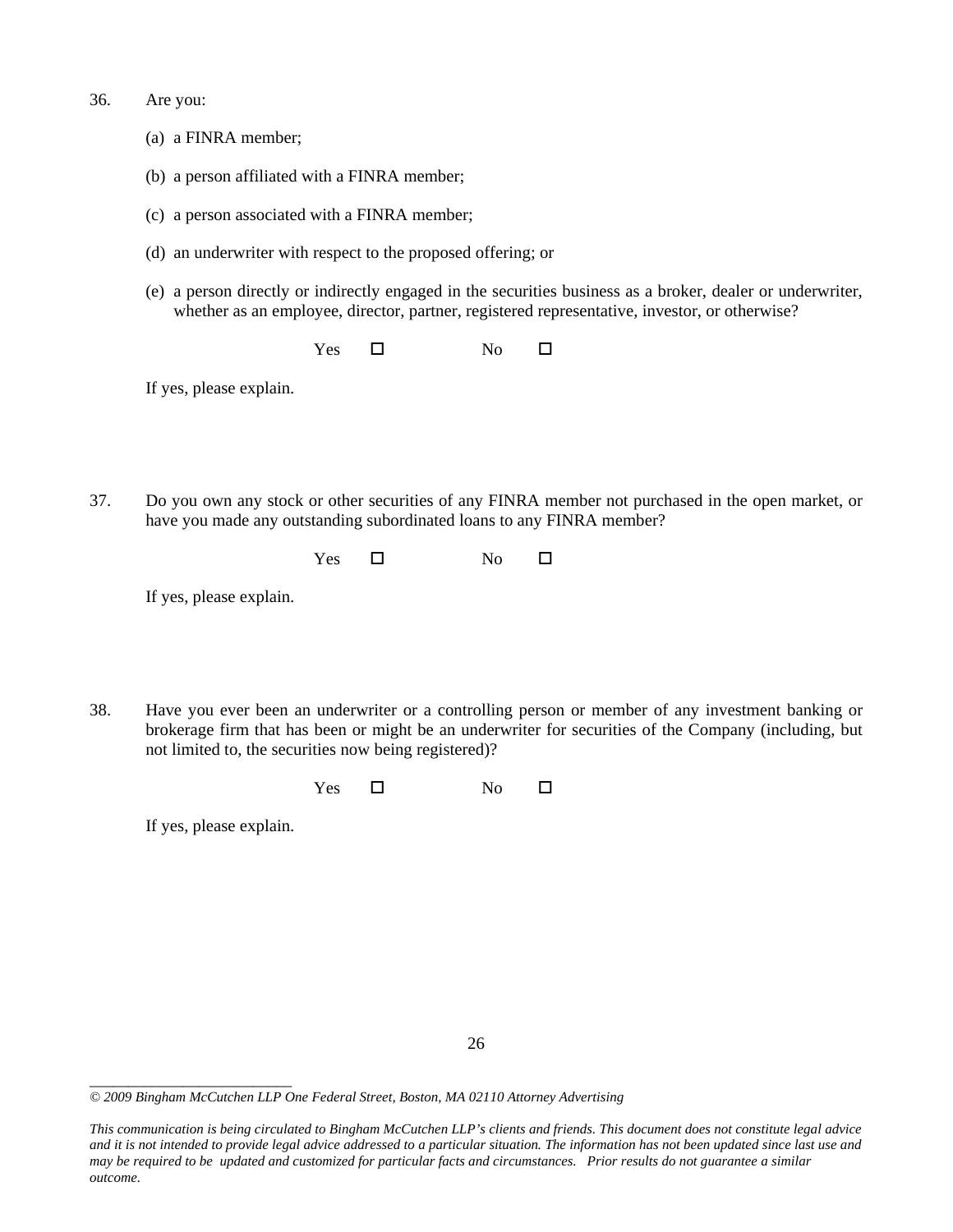## 39. Please answer this Question only if you answered yes to Questions 36, 37 or 38.

(a) Please list below (i) all purchases and acquisitions (including contracts for purchase or acquisition) of securities of the Company by you since the Company's inception and (ii) all proposed purchases and acquisitions that are to be consummated by you in whole or in part within the next twelve months.

| Seller or<br><b>Prospective</b><br><b>Seller</b> | Nature of<br><b>Securities</b> | <b>Amount</b> and<br><b>Price or Other</b><br><b>Consideration</b> | Date | <b>Description of</b><br><b>Relationship with</b><br><b>Seller</b> |
|--------------------------------------------------|--------------------------------|--------------------------------------------------------------------|------|--------------------------------------------------------------------|
|                                                  |                                |                                                                    |      |                                                                    |
|                                                  |                                |                                                                    |      |                                                                    |
|                                                  |                                |                                                                    |      |                                                                    |
|                                                  |                                |                                                                    |      |                                                                    |

(b) Please list below (i) all sales and dispositions (including contracts to sell or to dispose) of securities of the Company, since the Company's inception, by you, the Company, or any other person, to any FINRA member or underwriter and (ii) all proposed sales and dispositions that are to be consummated by you in whole or in part within the next twelve months.

| <b>Buyer</b> or<br><b>Prospective</b><br><b>Buyer</b> | Nature of<br><b>Securities</b> | <b>Amount</b> and<br><b>Price or Other</b><br><b>Consideration</b> | Date | <b>Description of</b><br><b>Relationship with</b><br><b>Buyer</b> |
|-------------------------------------------------------|--------------------------------|--------------------------------------------------------------------|------|-------------------------------------------------------------------|
|                                                       |                                |                                                                    |      |                                                                   |
|                                                       |                                |                                                                    |      |                                                                   |
|                                                       |                                |                                                                    |      |                                                                   |
|                                                       |                                |                                                                    |      |                                                                   |

40. This Question concerns your relationship, if any, with the underwriters involved in the proposed public offering.

(a) If you have had since the Company's inception, or are to have within the next twelve months, any transactions of the character referred to in Question 39, please describe briefly the relationship, affiliation, or association of both you and, if known, the other party or parties to any such transaction with an underwriter or other person or entity "in the stream of distribution" with respect to the proposed offering. In any transaction where you know the purchaser (including yourself) to be a member of a "private investment group," such as a hedge fund or other group of purchasers, please furnish, if known,

*\_\_\_\_\_\_\_\_\_\_\_\_\_\_\_\_\_\_\_\_\_\_\_\_\_\_ © 2009 Bingham McCutchen LLP One Federal Street, Boston, MA 02110 Attorney Advertising* 

*This communication is being circulated to Bingham McCutchen LLP's clients and friends. This document does not constitute legal advice and it is not intended to provide legal advice addressed to a particular situation. The information has not been updated since last use and may be required to be updated and customized for particular facts and circumstances. Prior results do not guarantee a similar outcome.*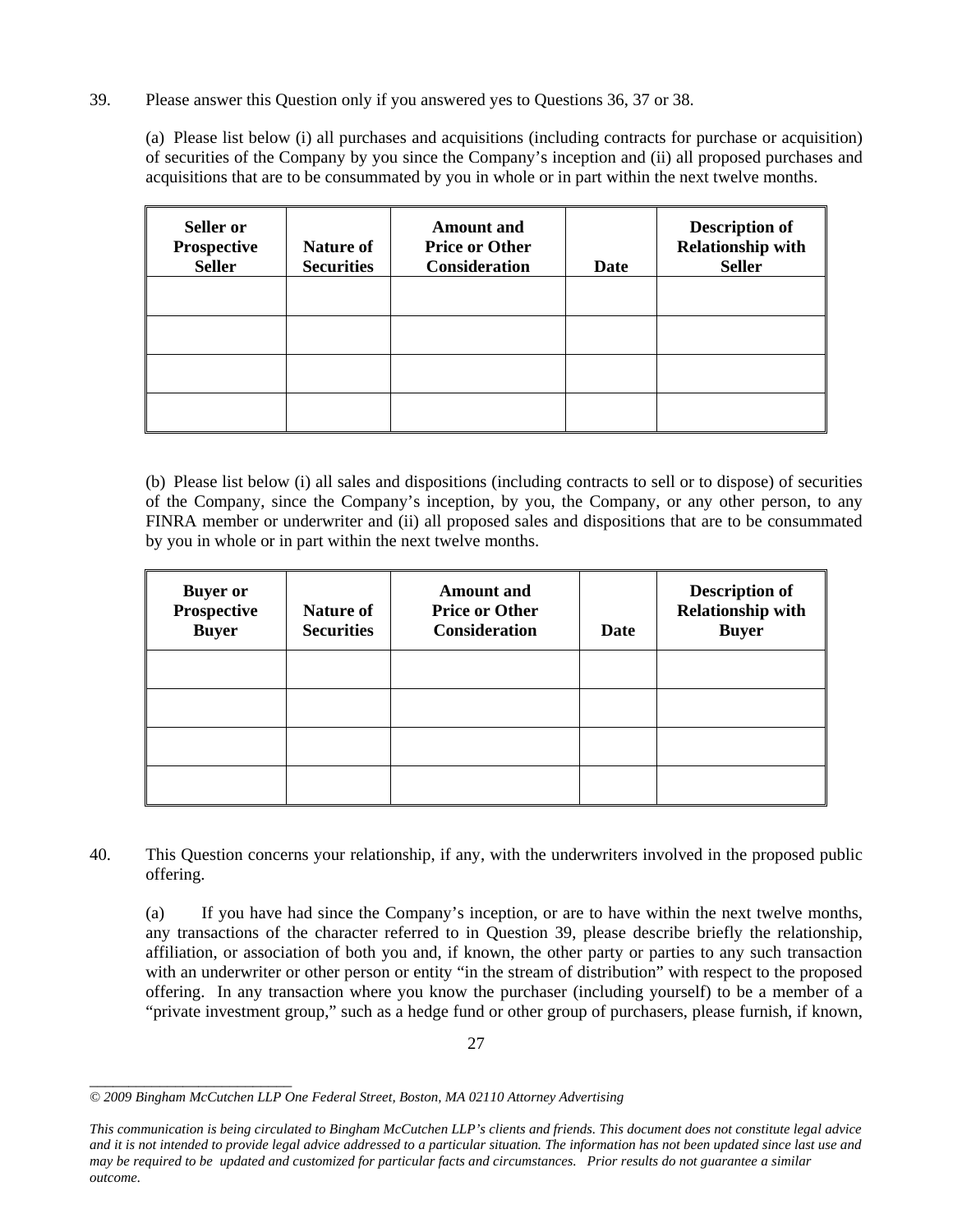the names of all persons comprising such a group and their associations with or relationships to any broker-dealer.

*\_\_\_\_\_\_\_\_\_\_\_\_\_\_\_\_\_\_\_\_\_\_\_\_\_\_* 

*This communication is being circulated to Bingham McCutchen LLP's clients and friends. This document does not constitute legal advice and it is not intended to provide legal advice addressed to a particular situation. The information has not been updated since last use and may be required to be updated and customized for particular facts and circumstances. Prior results do not guarantee a similar outcome.* 

*<sup>© 2009</sup> Bingham McCutchen LLP One Federal Street, Boston, MA 02110 Attorney Advertising*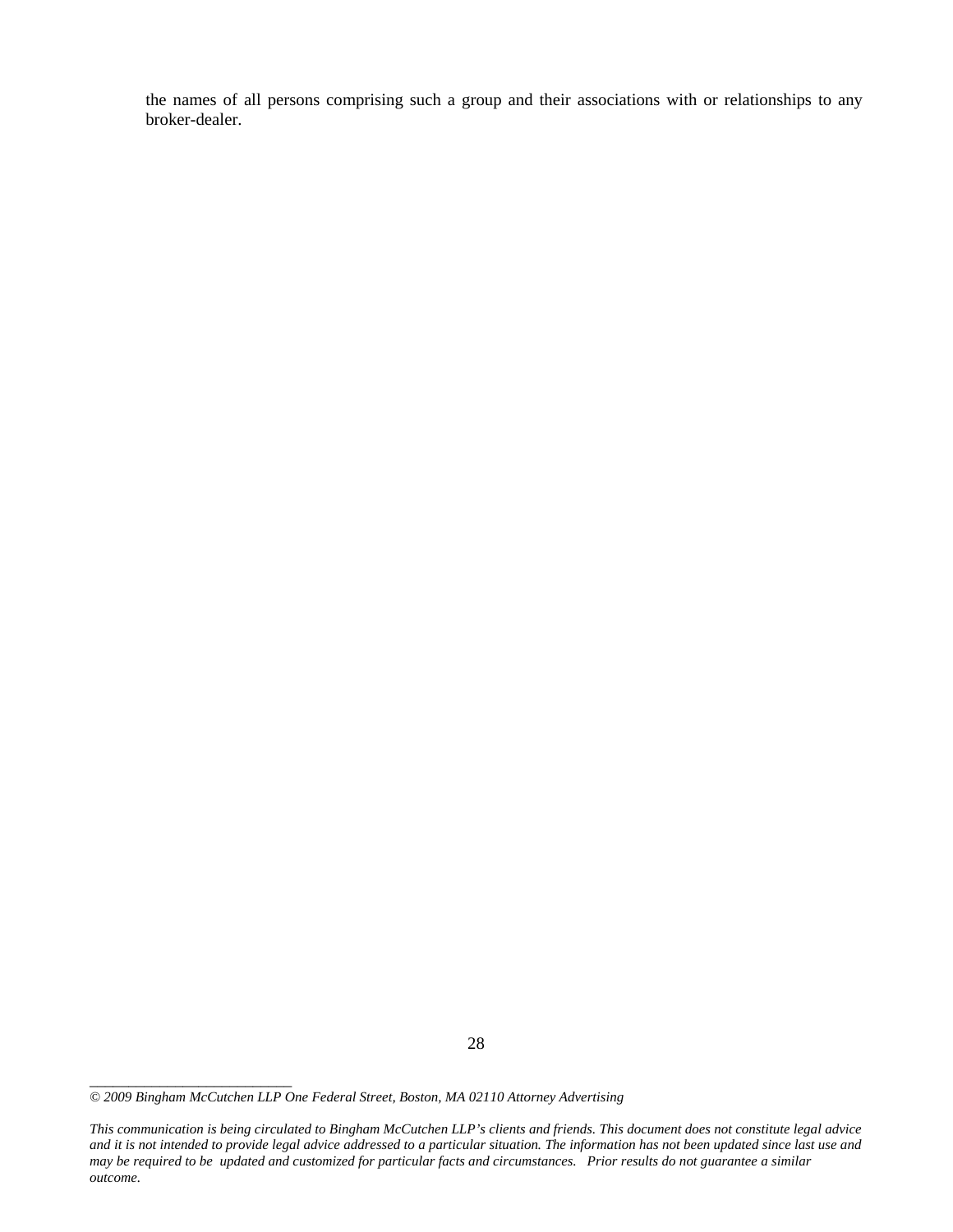(b) Have you ever had any interest in or material relationship with any of the underwriters or any other investment banking firm or underwriting organization or its counsel?

 $Yes \t\square$  No  $\square$ 

If yes, please explain.

- 41. Except as to any arrangement with the underwriters, do you know of any arrangement made or to be made by any person, or of any transaction already effected:
	- (a) to limit or restrict the sale of the Company's securities during the period of the proposed public offering of the securities to be registered;
	- (b) to stabilize the market for the Company's securities;
	- (c) to withhold commissions or otherwise to hold each underwriter or dealer responsible for the distribution of his or her participation in the offering;
	- (d) to grant any discounts or the payment of any commission to any underwriter or the payment of any finder's fee or similar payment; or
	- (e) to allocate any of the Company's securities which are to be registered to you or any of your associates or to any officer or director of the Company?

 $Yes \t\square$  No  $\square$ 

If yes, please explain.

42. Since the Company's inception, have you engaged in, or do you propose to engage in, any transaction or series of transactions to which the Company was or is to be a party and in which you have had or will have any direct or indirect material interest?

 $Yes \t\t D$  No  $\Box$ 

If yes, please explain.

<sup>29</sup> 

*<sup>© 2009</sup> Bingham McCutchen LLP One Federal Street, Boston, MA 02110 Attorney Advertising* 

*This communication is being circulated to Bingham McCutchen LLP's clients and friends. This document does not constitute legal advice and it is not intended to provide legal advice addressed to a particular situation. The information has not been updated since last use and may be required to be updated and customized for particular facts and circumstances. Prior results do not guarantee a similar outcome.*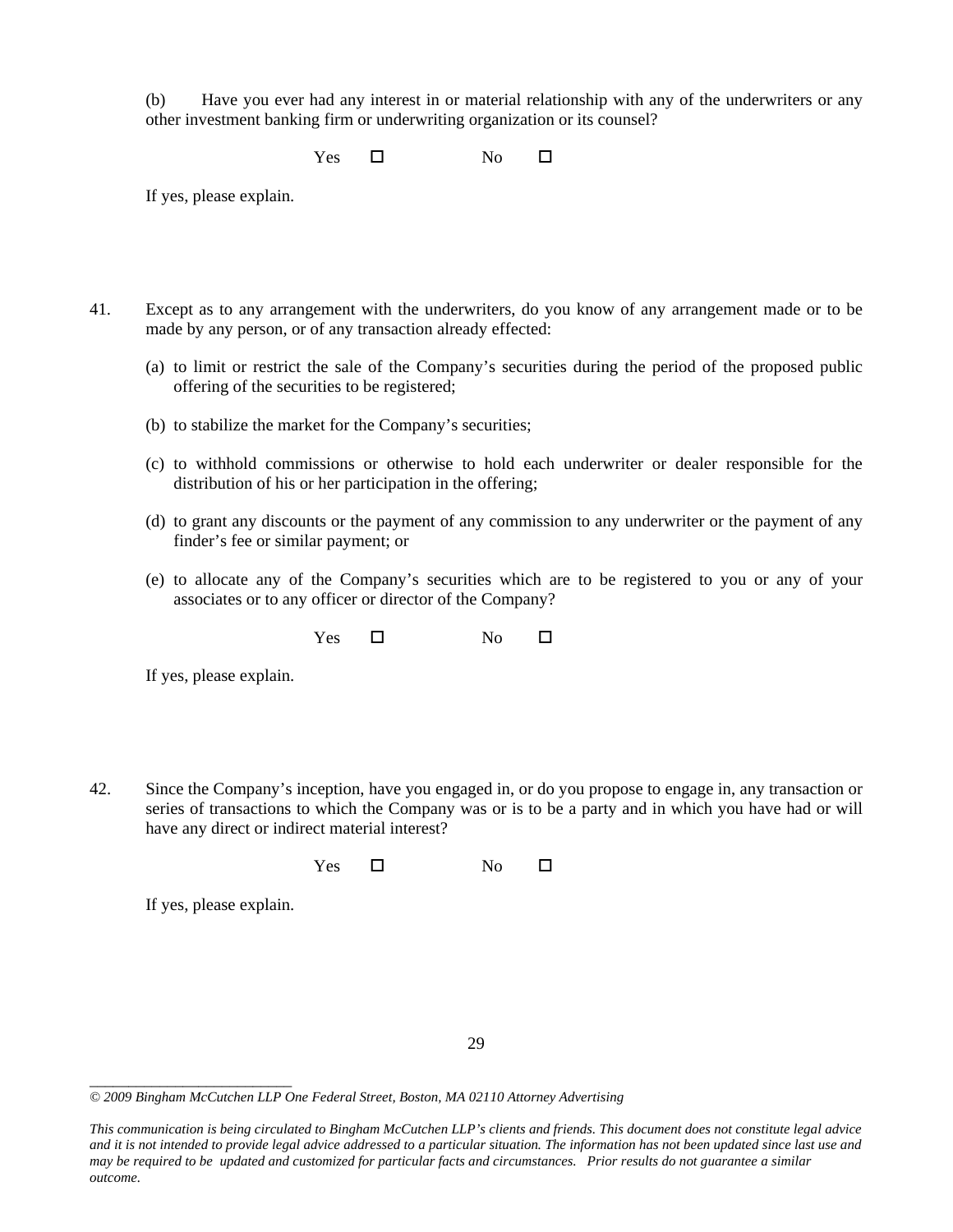If any such transaction involved or is to involve the purchase or sale of assets by or to the Company, other than in the ordinary course of business, please list the cost of the assets to the purchaser, and the cost thereof to the seller if the assets were acquired by the seller within the two years immediately prior to the transaction.

Note: Examples of possible interests that must be disclosed include where you:

- (a) have been, or are now, or propose to be an officer, director or employee of a major creditor, customer or supplier of the Company, or where you have an interest in any such creditor, customer or supplier;
- (b) are a seller, buyer, lessee or lessor of property to or from the Company;
- (c) are the lender or guarantor of a loan made to, or a borrower from, the Company;
- (d) are the debtor under an obligation which the Company guarantees; or
- (e) are a buyer of securities or evidences of indebtedness from the Company.
- 43. Are you a venture fund, private equity fund, merchant banking fund, LBO fund, investment partnership or other pooled investment vehicle?

 $Yes \t\square$  No  $\square$ 

If yes, please complete the supplemental FINRA questionnaire provided by the Company.

*<sup>© 2009</sup> Bingham McCutchen LLP One Federal Street, Boston, MA 02110 Attorney Advertising* 

*This communication is being circulated to Bingham McCutchen LLP's clients and friends. This document does not constitute legal advice and it is not intended to provide legal advice addressed to a particular situation. The information has not been updated since last use and may be required to be updated and customized for particular facts and circumstances. Prior results do not guarantee a similar outcome.*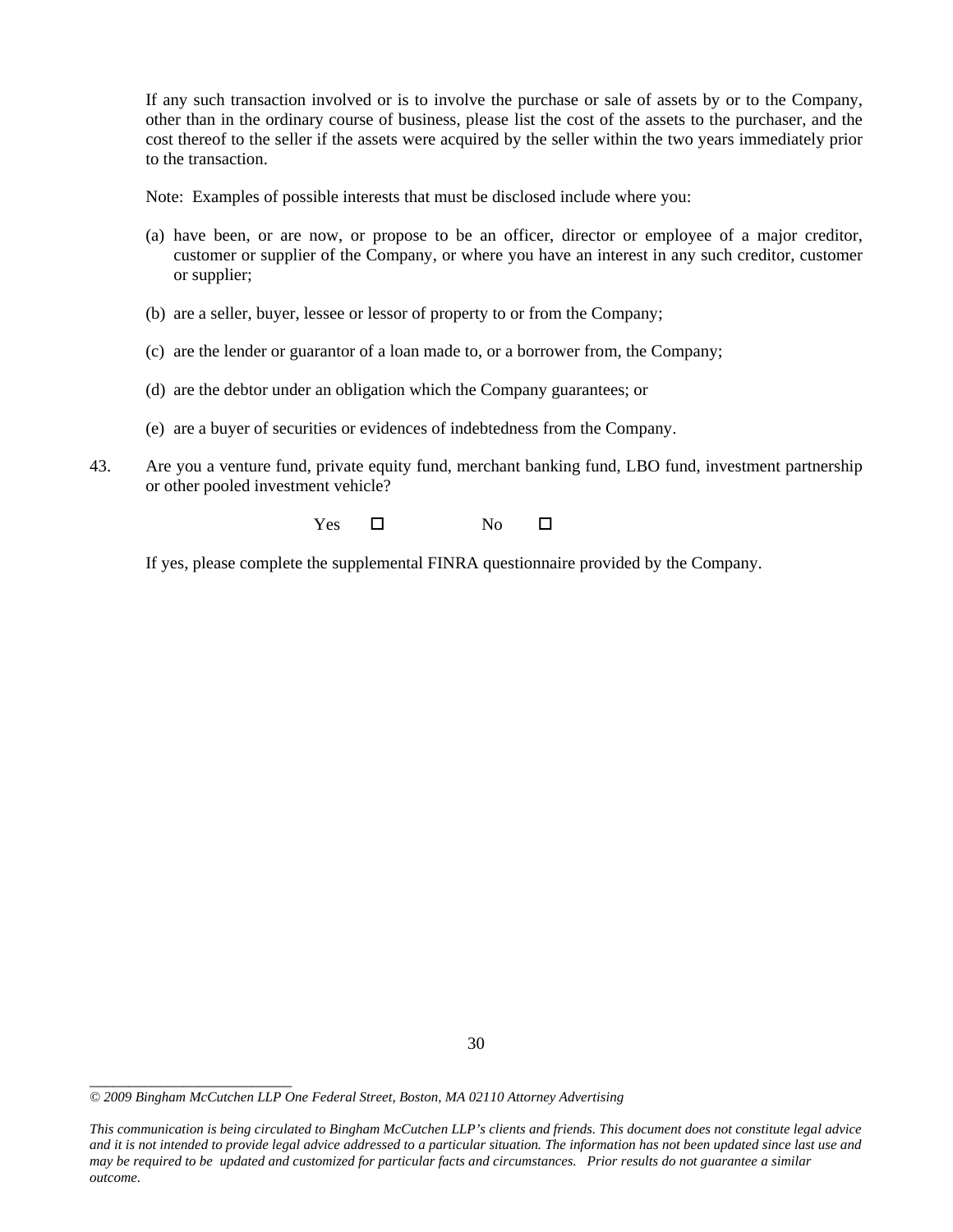I have reviewed the answers given to the above questions and affirm that the same are true, complete and accurate in every respect, to the best of my knowledge. I understand that the foregoing information and any further communications I have with the Company, its counsel, the underwriters or their counsel regarding the matters contemplated herein may be used in connection with the preparation of the Form S-1 and any related filings with the SEC or FINRA, and that the answers to the questions submitted will be relied on by the Company and its officers and directors, its counsel, the underwriters and their counsel in preparing the Form S-1 and any related filings with the SEC or FINRA. I agree to promptly notify the Company of any changes in information provided in this Questionnaire that may occur prior to the effective date of the Form S-1.

Dated: \_\_\_\_\_\_\_\_\_\_\_\_\_\_, 200\_

*\_\_\_\_\_\_\_\_\_\_\_\_\_\_\_\_\_\_\_\_\_\_\_\_\_\_* 

Print name:

By:\_\_\_\_\_\_\_\_\_\_\_\_\_\_\_\_\_\_\_\_\_\_\_\_\_\_\_\_\_\_\_\_\_\_

Please provide an address, telephone and facsimile numbers and an email address where we may contact you with any follow-up questions.

| Address:   |  |  |
|------------|--|--|
| Telephone: |  |  |
| Fax:       |  |  |
| Email:     |  |  |

*<sup>© 2009</sup> Bingham McCutchen LLP One Federal Street, Boston, MA 02110 Attorney Advertising* 

*This communication is being circulated to Bingham McCutchen LLP's clients and friends. This document does not constitute legal advice and it is not intended to provide legal advice addressed to a particular situation. The information has not been updated since last use and may be required to be updated and customized for particular facts and circumstances. Prior results do not guarantee a similar outcome.*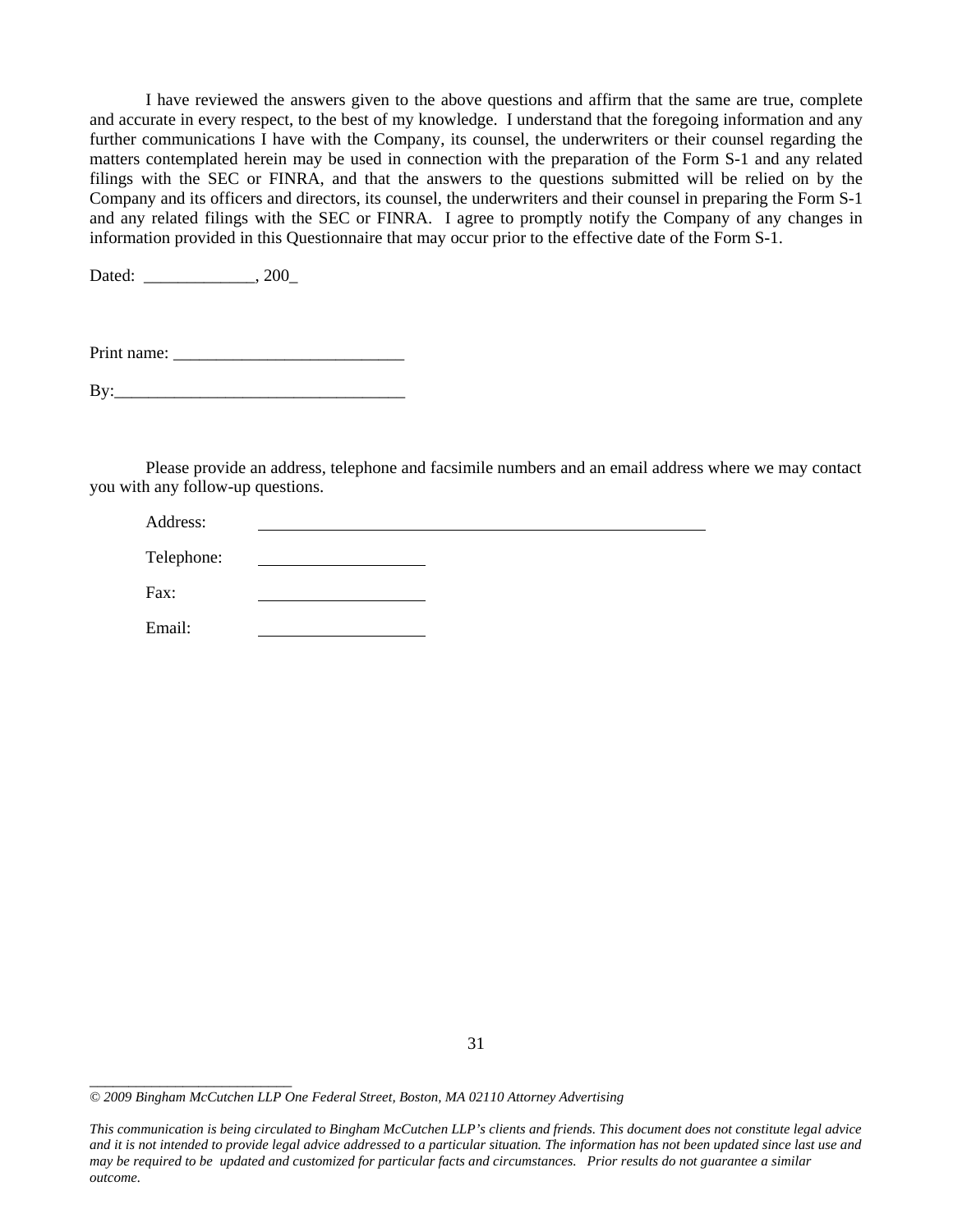## **APPENDIX**

## **DEFINITIONS**

Affiliate of, or a person (as defined below) affiliated with, a specified person, means a person who directly or indirectly through one or more intermediaries, controls (as defined below), or is controlled by, or is under common control with, the person specified. Persons who have acted or are acting on behalf or for the benefit of a person include, but are not necessarily limited to, directors, officers, employees, agents, consultants and sales representatives.

Associate includes (a) any corporation or organization (other than the Company) of which you are an officer or partner; (b) any corporation or organization (other than the Company) in which you own a 10% or greater beneficial (as defined below) interest in any class of equity securities; (c) any trust or other estate in which you have a substantial beneficial interest or as to which you serve as a trustee or in a similar capacity; or (d) any relative or spouse, or any relative of such spouse, who has the same home as you or who is a director or officer of the Company.

Beneficial or beneficially, as applied to the ownership of securities, has been defined by the Securities and Exchange Commission to mean the following:

A beneficial owner of a security includes any person (as defined below) who, directly or indirectly, through any contract, arrangement, understanding, relationship, or otherwise has or shares "voting power" and/or "investment power". Voting power includes the power to vote, or to direct the voting of, such security; investment power includes the power to dispose, or to direct the disposition, of such security.

Note that more than one person may have a beneficial interest in the same securities; one may have voting power and the other may have investment power.

A person is deemed to be the beneficial owner of a security if that person has the right to acquire beneficial ownership of such security at any time within 60 days, including but not limited to any right to acquire: (a) through the exercise of any option, warrant or right; (b) through the conversion of a security; (c) pursuant to the power to revoke a trust, discretionary account, or similar arrangement; or (d) pursuant to the automatic termination of a trust, discretionary account or similar arrangement.

Beneficial relationship means any commercial, industrial, banking consulting, legal accounting or other relationship between two persons.

Control means the possession, directly or indirectly, of the power to direct or cause the direction of the management and policies of a person, whether through the ownership of voting securities, by contract, or otherwise.

Executive officer means the president, any vice president in charge of a principal business unit, division or function (such as sales, administration or finance), any other officer who performs a policy-making function, or any other person who performs similar policy-making functions for the Company.

Family relationship means any relationship by blood, marriage or adoption, not more remote than first cousin.

Immediate family means a spouse, parents, children, siblings, mothers- and fathers-in-law, sons- and daughtersin-law and brothers- and sisters-in-law, and anyone residing in the person's home.

*<sup>© 2009</sup> Bingham McCutchen LLP One Federal Street, Boston, MA 02110 Attorney Advertising* 

*This communication is being circulated to Bingham McCutchen LLP's clients and friends. This document does not constitute legal advice and it is not intended to provide legal advice addressed to a particular situation. The information has not been updated since last use and may be required to be updated and customized for particular facts and circumstances. Prior results do not guarantee a similar*   $outcome.$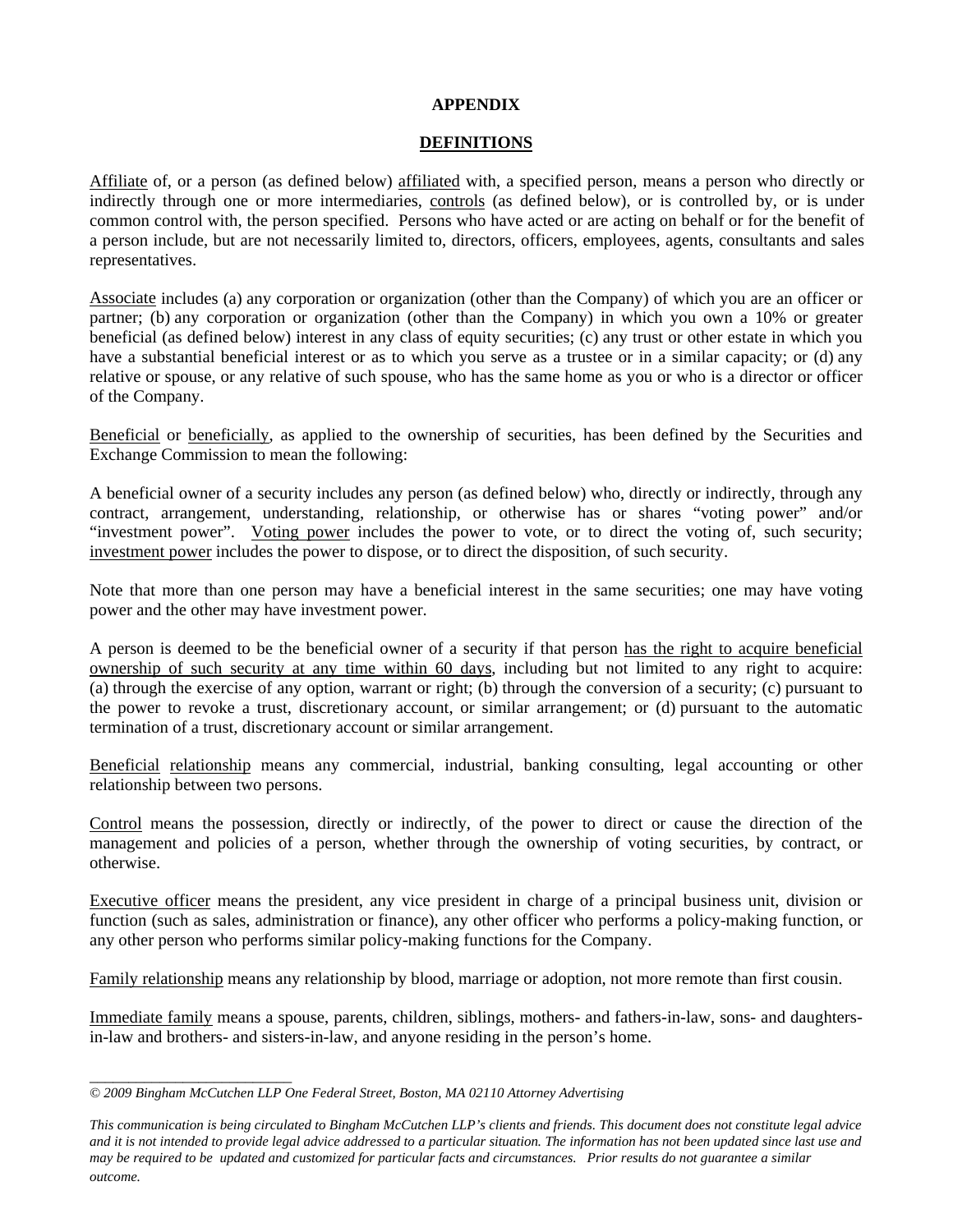Person includes two or more persons acting as a partnership, limited partnership, syndicate or other group for the purpose of acquiring, holding, or disposing of securities of an issuer.

Significant subsidiary means a subsidiary, including a subsidiary which meets any of the following conditions :

- The Company's and its other subsidiaries' investments in and advances to the subsidiary exceed 10% of the total assets of the Company and its subsidiaries consolidated as of the end of the most recently completed fiscal year; or
- The Company's and its other subsidiaries' proportionate share of the total assets (after intercompany eliminations) of the subsidiary exceeds 10% of the total assets of the Company and its subsidiaries consolidated as of the end of the most recently completed fiscal year; or
- The Company's and its other subsidiaries' equity in the income from continuing operations before income taxes, extraordinary items and cumulative effect of a change in accounting principle of the subsidiary exceeds 10% of such income of the Company and its subsidiaries consolidated for the most recently completed fiscal year.

Transaction as used is employed in its broadest and most comprehensive sense.

Information need not be furnished with respect to transactions with the Company in which your interest or that of your family member arises only (a) from your or any such family member's position as a director of another corporation or organization that is a party to the transaction, or (b) from the direct or indirect ownership by you, your immediate family members, all other directors, nominees and executive officers of the Company and their immediate family members, and any security holder known to the Company to own of record or beneficially more than 5% of the Company's stock in the aggregate, of less than a 10% equity interest in another person (not a partnership) which is a party to the transaction, or (c) from both such position and ownership, or (d) from your position as a limited partner in a partnership in which you, your immediate family members, all other directors, nominees and executive officers of the Company and their immediate family members, and any security holder known to the Company to own of record or beneficially more than 5% of the Company's stock in the aggregate, have or had an interest of less than 10%, or (e) from the holding of an equity interest (including a limited partnership interest but excluding a general partnership interest) or a creditor interest in another person that is a party to the transaction and the transaction is not material to such other person. In addition, information need not be furnished with respect to any such transaction where (i) the rates or charges involved in the transaction are determined by competitive bids or the transaction involves the rendering of services as a common or contract carrier, or public utility, at rates or charges fixed in conformity with law or governmental authority, (ii) the transaction involves services as a bank depository of funds, transfer agent, registrar, trustee under a trust indenture, or similar services, (iii) the amount involved in the transaction or a series of similar transactions, including all periodic installments in the case of any lease or other agreement providing for periodic payment or installments, does not exceed \$60,000, or (iv) the interest of the specified person arises solely from the ownership of securities of the Company and the specified person receives no extra or special benefit not shared on a pro rata basis by all holders of securities of the class.

The amount of the interest of you or your associates shall be computed without regard to the amount of profit or loss involved in the transaction.

As to any transaction involving the purchase or sale of assets by or to the Company, otherwise than in the ordinary course of business, state the cost of the assets to the purchaser and the cost thereof to the seller if acquired by the seller within two years prior to the transaction.

*<sup>© 2009</sup> Bingham McCutchen LLP One Federal Street, Boston, MA 02110 Attorney Advertising* 

*This communication is being circulated to Bingham McCutchen LLP's clients and friends. This document does not constitute legal advice and it is not intended to provide legal advice addressed to a particular situation. The information has not been updated since last use and may be required to be updated and customized for particular facts and circumstances. Prior results do not guarantee a similar outcome.*